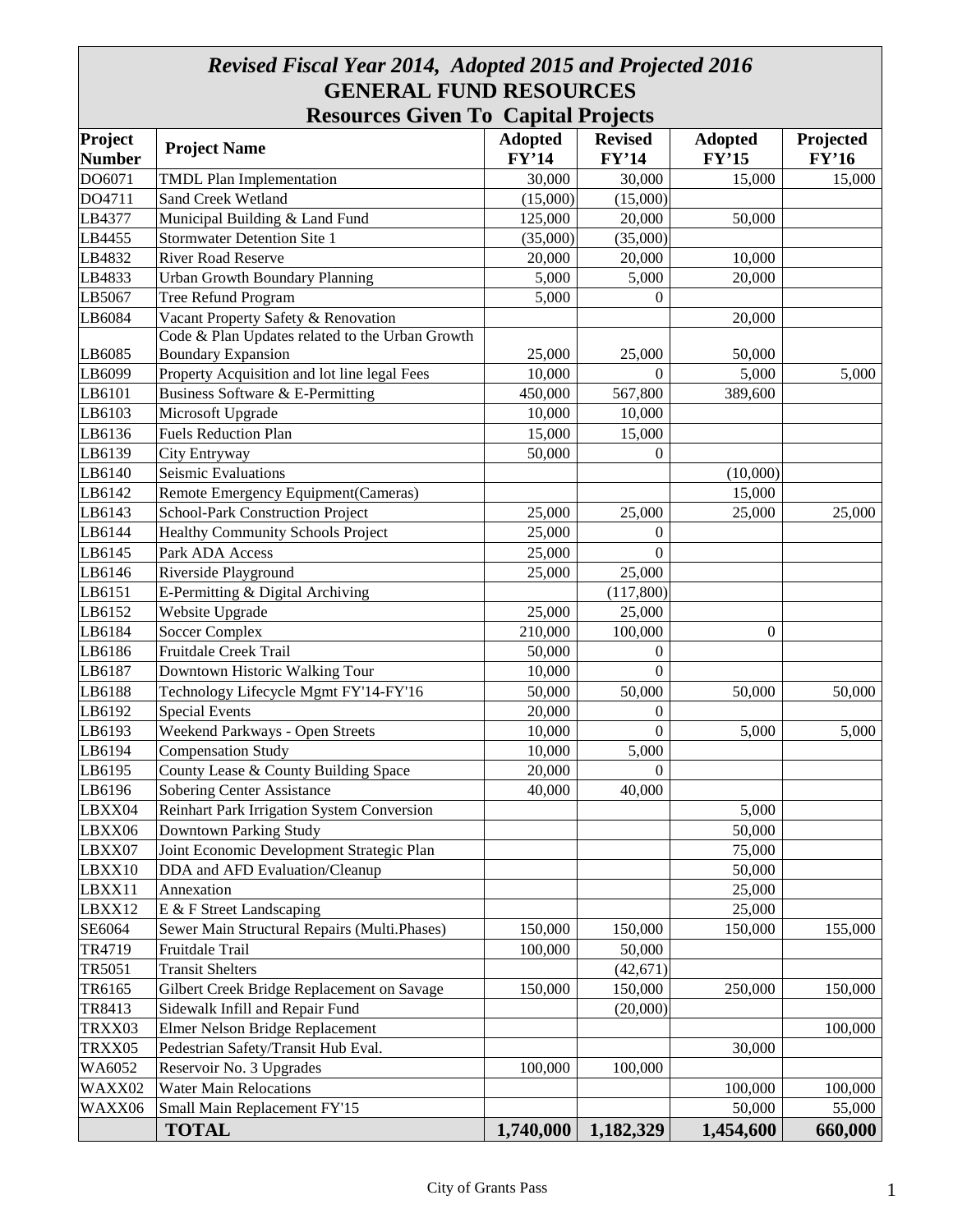| Revised Fiscal Year 2014, Adopted 2015 and Projected 2016 |                                                     |                |                |                |           |  |  |  |
|-----------------------------------------------------------|-----------------------------------------------------|----------------|----------------|----------------|-----------|--|--|--|
|                                                           | <b>GAS TAX</b>                                      |                |                |                |           |  |  |  |
| <b>Resources Given To Capital Projects</b>                |                                                     |                |                |                |           |  |  |  |
| Project                                                   | <b>Project Name</b>                                 | <b>Adopted</b> | <b>Revised</b> | <b>Adopted</b> | Projected |  |  |  |
| <b>Number</b>                                             |                                                     | FY'14          | FY'14          | FY'15          | FY'16     |  |  |  |
| DO6071                                                    | <b>TMDL Plan Implementation</b>                     | 15,000         | 15,000         | 15,000         | 15,000    |  |  |  |
| <b>TR0000</b>                                             | General Gas Tax Holding Fund                        | 63,000         | 855,475        | (987, 048)     | 65,597    |  |  |  |
| TR1050                                                    | Emergency Storm Drain Proj.                         | 20,000         | (40,000)       | 20,000         | 20,000    |  |  |  |
| TR4785                                                    | <b>Florer Drive Extension LID</b>                   |                | (17, 475)      |                |           |  |  |  |
| TR4924                                                    | <b>Hubbard Lane Widening</b>                        |                | (325,000)      |                |           |  |  |  |
| TR4934                                                    | Redwood Avenue LID - Dowell>Hubbard                 | (500,000)      | (500,000)      | 750,000        |           |  |  |  |
| TR6075                                                    | Lincoln Road Sidewalk: Lower River Rd>G St.         |                |                | 40,000         |           |  |  |  |
| TR6114                                                    | <b>Storm Drain Deficiency Evaluation</b>            | 200,000        | 175,000        |                |           |  |  |  |
| TR6115                                                    | Drury Lane Reconstruction                           | 300,000        | 300,000        |                |           |  |  |  |
| TR6116                                                    | Allen Creek Rd Improvements-<br>W.Harbeck>Denton Tr | 300,000        | 300,000        | 50,000         |           |  |  |  |
| TR6118                                                    | <b>CMAQ Sidewalk Project</b>                        |                |                | 50,000         | 50,000    |  |  |  |
| TR6157                                                    | Overlay/Maintenance FY13/FY14                       | 130,000        | 130,000        |                |           |  |  |  |
| TR6158                                                    | <b>Street Lighting/Signal Improvements</b>          | 10,000         | 10,000         | 10,000         | 10,000    |  |  |  |
| TR6159                                                    | <b>Rail Crossing Improvements</b>                   | 75,000         | $\Omega$       |                |           |  |  |  |
| TR6162                                                    | Safety Crossings G and Bridge                       | 75,000         | 75,000         |                |           |  |  |  |
| TR6164                                                    | <b>D</b> Street Sidewalks                           | 90,000         | 90,000         | 50,000         |           |  |  |  |
| TR6165                                                    | Gilbert Creek Bridge Replacement on Savage          |                |                | 200,000        |           |  |  |  |
| TR6201                                                    | Overlay-Maintenance FY'15-FY'16                     |                |                | 300,000        | 300,000   |  |  |  |
| TR6202                                                    | Aluminum Storm Pipe ID & Integrity Inspection       | 30,000         | 30,000         |                |           |  |  |  |
| TR6203                                                    | Redwood Ave Ph 3 Pansy Ln>Rdwd Cir.                 | 350,000        | $\Omega$       |                |           |  |  |  |
| TR6217                                                    | Prospect Avenue Storm Drain Improvements            | $\theta$       | 60,000         |                |           |  |  |  |
| TR8413                                                    | Sidewalk Infill and Repair Fund                     | 50,000         | 50,000         | 50,000         | 50,000    |  |  |  |
| TR9700                                                    | Bikeways Fund 613                                   | 100,000        | 100,000        | 100,000        | 100,000   |  |  |  |
| TRXX01                                                    | Eastern Avenue Improvements                         |                |                | 400,000        |           |  |  |  |
| TRXX02                                                    | Fruitdale Drive                                     |                |                |                | 50,000    |  |  |  |
| TRXX03                                                    | Elmer Nelson Bridge Replacement                     |                |                | 50,000         | 300,000   |  |  |  |
| TRXX04                                                    | Edgewater/Evergreen Storm Water Evaluation          |                |                | 50,000         |           |  |  |  |
| TRXX05                                                    | Pedestrian Safety/Transit Hub Eval.                 |                |                | 30,000         |           |  |  |  |
|                                                           | <b>TOTAL</b>                                        | 1,308,000      | 1,308,000      | 1,177,952      | 960,597   |  |  |  |

### **TRANSPORTATION SYSTEM DEVELOPMENT CHARGES**

| <b>Resources Given To Capital Projects</b> |                                                  |                         |                         |                         |                    |  |  |  |
|--------------------------------------------|--------------------------------------------------|-------------------------|-------------------------|-------------------------|--------------------|--|--|--|
| Project<br><b>Number</b>                   | <b>Project Name</b>                              | <b>Adopted</b><br>FY'14 | <b>Revised</b><br>FY'14 | <b>Adopted</b><br>FY'15 | Projected<br>FY'16 |  |  |  |
| TR4934                                     | Redwood Avenue LID: Dowell to Hubbard            | (275,000)               | (275,000)               | 600,000                 |                    |  |  |  |
| TR6075                                     | Lincoln Road Sidewalk: Lower River Rd>G St.      |                         |                         | 250,000                 |                    |  |  |  |
| TR6115                                     | Drury Lane Reconstruction                        | 200,000                 | 200,000                 |                         |                    |  |  |  |
| TR6116                                     | Allen Creek Rd Improvements-W.Harbeck>Denton Tr  |                         | (250,000)               |                         | 250,000            |  |  |  |
| TR6203                                     | Redwood Ave Ph 3 Pansy Ln>Rdwd Cir.              | 850,000                 | 730,000                 |                         |                    |  |  |  |
|                                            | TRXX06 Dimmick Railroad Crossing Corridor Study. |                         |                         | 50,000                  |                    |  |  |  |
|                                            | <b>TOTAL</b>                                     | 775,000                 | 405,000                 | 900,000                 | 250,000            |  |  |  |

Г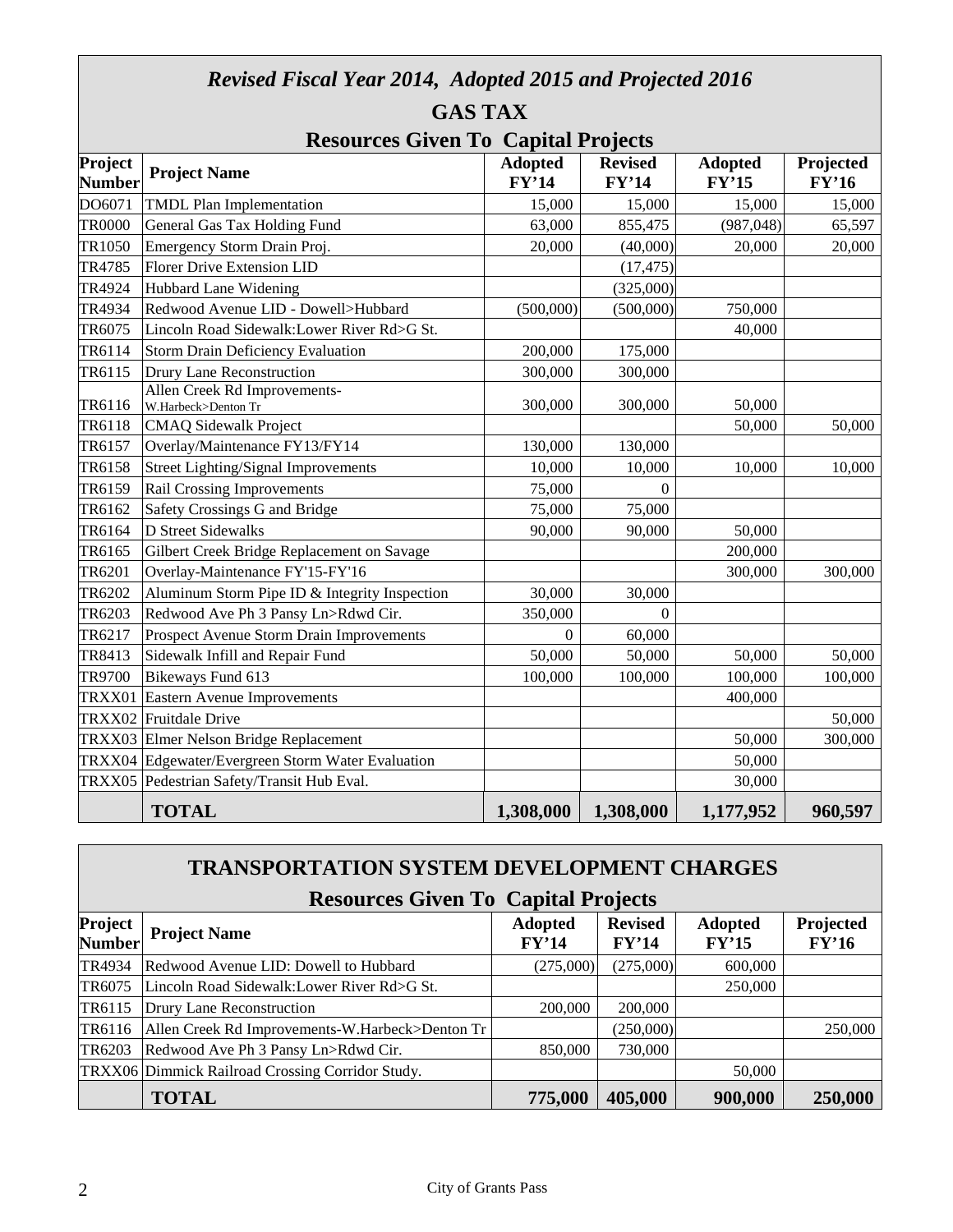| <b>Revised Fiscal Year 2014, Adopted 2015 and Projected 2016</b><br><b>DEDICATED FUNDING FOR PARKS</b>                                                                                                      |                                    |           |           |          |                |  |  |  |
|-------------------------------------------------------------------------------------------------------------------------------------------------------------------------------------------------------------|------------------------------------|-----------|-----------|----------|----------------|--|--|--|
| <b>Resources Given To Capital Projects</b><br><b>Revised</b><br>Projected<br><b>Adopted</b><br><b>Adopted</b><br><b>Project</b><br><b>Project Name</b><br>FY'14<br>FY'14<br>FY'15<br>FY'16<br><b>Number</b> |                                    |           |           |          |                |  |  |  |
|                                                                                                                                                                                                             | PARK LAND SDC'S. 692               |           |           |          |                |  |  |  |
| DO4711                                                                                                                                                                                                      | Sand Creek Wetland                 | (75,000)  | (75,989)  |          |                |  |  |  |
| LB4455                                                                                                                                                                                                      | <b>Stormwater Detention Site 1</b> | (165,000) | (165,000) |          |                |  |  |  |
| LB4539                                                                                                                                                                                                      | Allen Creek Park Property Purchase | 165,000   | 165,000   |          |                |  |  |  |
| LB4710                                                                                                                                                                                                      | <b>Overland Park Reserve</b>       | 60,000    | $\Omega$  | $\Omega$ | $\overline{0}$ |  |  |  |
| LB4713                                                                                                                                                                                                      | <b>Allenwood Park Reserve</b>      | 60,000    | 120,000   | 160,000  | 45,000         |  |  |  |
|                                                                                                                                                                                                             | <b>TOTAL</b>                       | 45,000    | 44,011    | 160,000  | 45,000         |  |  |  |

### **PARKS DEV. SDC'S. 694** LB6146 Riverside Playground 15,000 LB6184 Soccer Complex 15,000 LB6189 | Existing Park & Sports Facility Rehab 25,000 | 25,000 | 25,000 | 0 LB6190 Park Trails 30,000 30,000 30,000 20,000 LB6191 River Access Points in Parks 20,000 20,000 20,000 0 LBXX04 Reinhart Park Irrigation System Conversion 1 5,000 5,000 20,000 **TOTAL 75,000** 75,000 75,000 55,000 20,000

#### **TRANSIENT ROOM TAX 693**

| LB4261 | <b>Tussing Park Development</b>            |         |           | 30,000  |         |
|--------|--------------------------------------------|---------|-----------|---------|---------|
| LB6146 | Riverside Playground                       | 75,000  | 75,000    | 35,000  |         |
| LB6149 | <b>Spray Park</b>                          | 65,000  | (73, 850) | 0       |         |
| LB6184 | Soccer Complex                             |         |           | 10.000  |         |
| LB6189 | Existing Park & Sports Facility Rehab      | 50,000  | 50,000    | 50,000  | 50,000  |
| LB6190 | Park Trails                                |         |           | 30,000  |         |
| LB6191 | <b>River Access Points in Parks</b>        | 25,000  | 25,000    |         |         |
| LBXX03 | Gazebo Replacement                         |         |           | 50,000  |         |
| LBXX04 | Reinhart Park Irrigation System Conversion |         |           | 60,000  | 60,000  |
| LBXX08 | Mountain Bike Park Improvement             |         |           | 50,000  | 50,000  |
| LBXX09 | Loveless Park Improvement                  |         |           | 115,000 | 85,000  |
|        | <b>TOTAL</b>                               | 215,000 | 76,150    | 430,000 | 245,000 |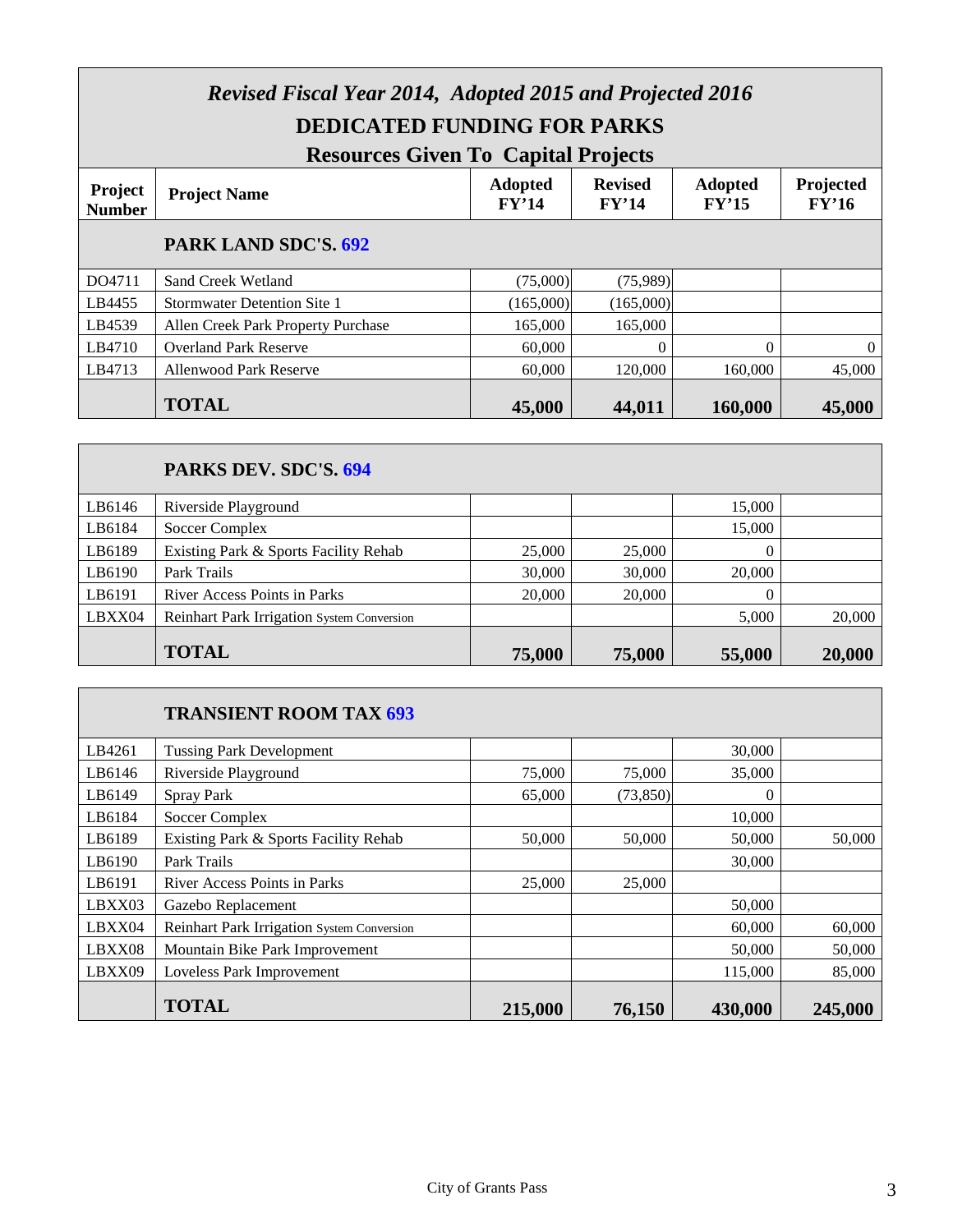| <b>Revised Fiscal Year 2014, Adopted 2015 and Projected 2016</b> |                                                  |                         |                         |                         |                           |  |  |  |  |  |
|------------------------------------------------------------------|--------------------------------------------------|-------------------------|-------------------------|-------------------------|---------------------------|--|--|--|--|--|
|                                                                  | <b>WATER UTILITY FUNDS</b>                       |                         |                         |                         |                           |  |  |  |  |  |
| <b>Resources Given To Capital Projects</b>                       |                                                  |                         |                         |                         |                           |  |  |  |  |  |
| Project<br><b>Number</b>                                         | <b>Project Name</b>                              | <b>Adopted</b><br>FY'14 | <b>Revised</b><br>FY'14 | <b>Adopted</b><br>FY'15 | Projected<br><b>FY'16</b> |  |  |  |  |  |
|                                                                  | <b>WATER UTILITY FUNDS</b>                       |                         |                         |                         |                           |  |  |  |  |  |
| WA4742                                                           | <b>Reservoir and Pump Station Site Purchases</b> |                         |                         | 25,000                  | 65,000                    |  |  |  |  |  |
| WA4841                                                           | Small Main Replacement                           | 50,000                  | 50,000                  |                         |                           |  |  |  |  |  |
| WA4966                                                           | Water Management & Conservation Plan Updt        |                         |                         | 10,000                  |                           |  |  |  |  |  |
| <b>WA5028</b>                                                    | Water Main in Private Property                   |                         | 25,000                  |                         |                           |  |  |  |  |  |
| WA5094                                                           | Water Distribution System                        |                         |                         | 60,000                  |                           |  |  |  |  |  |
| WA5096                                                           | <b>WTP Structural Repair</b>                     | 75,000                  | 75,000                  | 75,000                  | 75,000                    |  |  |  |  |  |
| <b>WA6000</b>                                                    | MSA Task Order 1 (General Engineering)           | 10,000                  | 10,000                  | 20,000                  | 20,000                    |  |  |  |  |  |
| WA6001                                                           | <b>Water Main Looping</b>                        |                         | (50,000)                |                         | 50,000                    |  |  |  |  |  |
| WA6002                                                           | WTP Facility Plan Update                         |                         | 25,000                  |                         |                           |  |  |  |  |  |
| WA6052                                                           | Reservoir No. 3 Upgrades                         |                         | 125,000                 | 150,000                 |                           |  |  |  |  |  |
| WA6058                                                           | <b>Water System Security Projects</b>            | 10,000                  | 10,000                  | 10,000                  | 10,000                    |  |  |  |  |  |
| WA6059                                                           | <b>Pump Station Repairs</b>                      | 10,000                  | 10,000                  | 10,000                  | 10,000                    |  |  |  |  |  |
| WA6122                                                           | WTP Emergency Power Generator                    | 50,000                  | 75,000                  |                         |                           |  |  |  |  |  |
| WA6168                                                           | WTP Exterior Repairs and Painting                | 105,000                 | (28,000)                |                         |                           |  |  |  |  |  |
| WA6204                                                           | Fall Protection at Reservoirs & Pump Stations    | 50,000                  | 25,000                  |                         |                           |  |  |  |  |  |
| WA6205                                                           | New Hope Pump Station Fire Pump                  | 150,000                 | $\theta$                |                         |                           |  |  |  |  |  |
| WA6206                                                           | Reservoir No. 4 Hatch Repairs                    | 75,000                  | 50,000                  |                         |                           |  |  |  |  |  |
| WA6207                                                           | WTP Upgrade                                      | 535,000                 | 535,000                 | 1,525,000               | 850,000                   |  |  |  |  |  |
| WAXX01                                                           | Purchase of Emergency Water Producing Equip.     |                         |                         | 200,000                 |                           |  |  |  |  |  |
| WAXX02                                                           | <b>Water Main Relocations</b>                    |                         |                         | 100,000                 | 100,000                   |  |  |  |  |  |
| WAXX03                                                           | Water Rate & SDC Study                           |                         |                         | 70,000                  |                           |  |  |  |  |  |
| WAXX04                                                           | Purchase Portable Generator for Pump Stations    |                         |                         | 75,000                  |                           |  |  |  |  |  |
| WAXX05                                                           | Arc Flash Study WA and SE                        |                         |                         | 65,000                  |                           |  |  |  |  |  |
| WAXX06                                                           | Small Main Replacement FY'15                     |                         |                         | 50,000                  | 100,000                   |  |  |  |  |  |
| WAXX07                                                           | <b>Water Emergency Operations Plan</b>           |                         |                         | 50,000                  |                           |  |  |  |  |  |
| TR6115                                                           | <b>Drury Lane Reconstruction</b>                 | 165,000                 | 165,000                 |                         |                           |  |  |  |  |  |
| TR6075                                                           | Lincoln Road Sidewalk: Lower River Rd>G St.      |                         |                         | 50,000                  |                           |  |  |  |  |  |
|                                                                  | <b>TOTAL</b>                                     | 1,285,000               | 1,102,000               | 2,545,000               | 1,280,000                 |  |  |  |  |  |

|        | <b>Water S.D.C. Projects</b>                     |           |           |           |           |
|--------|--------------------------------------------------|-----------|-----------|-----------|-----------|
| WA4742 | <b>Reservoir and Pump Station Site Purchases</b> | 150,000   | 75,000    | 75,000    |           |
| WA6052 | Reservoir No. 3 Upgrades                         | 100,000   | 100,000   |           |           |
| WA6207 | <b>WTP Upgrade</b>                               | 150,000   | 125,000   |           | 100,000   |
|        | <b>TOTAL</b>                                     | 400,000   | 300,000   | 75,000    | 100,000   |
|        | <b>TOTAL ALL WATER CAPITAL FUNDING</b>           | 1,685,000 | 1,402,000 | 2,620,000 | 1,380,000 |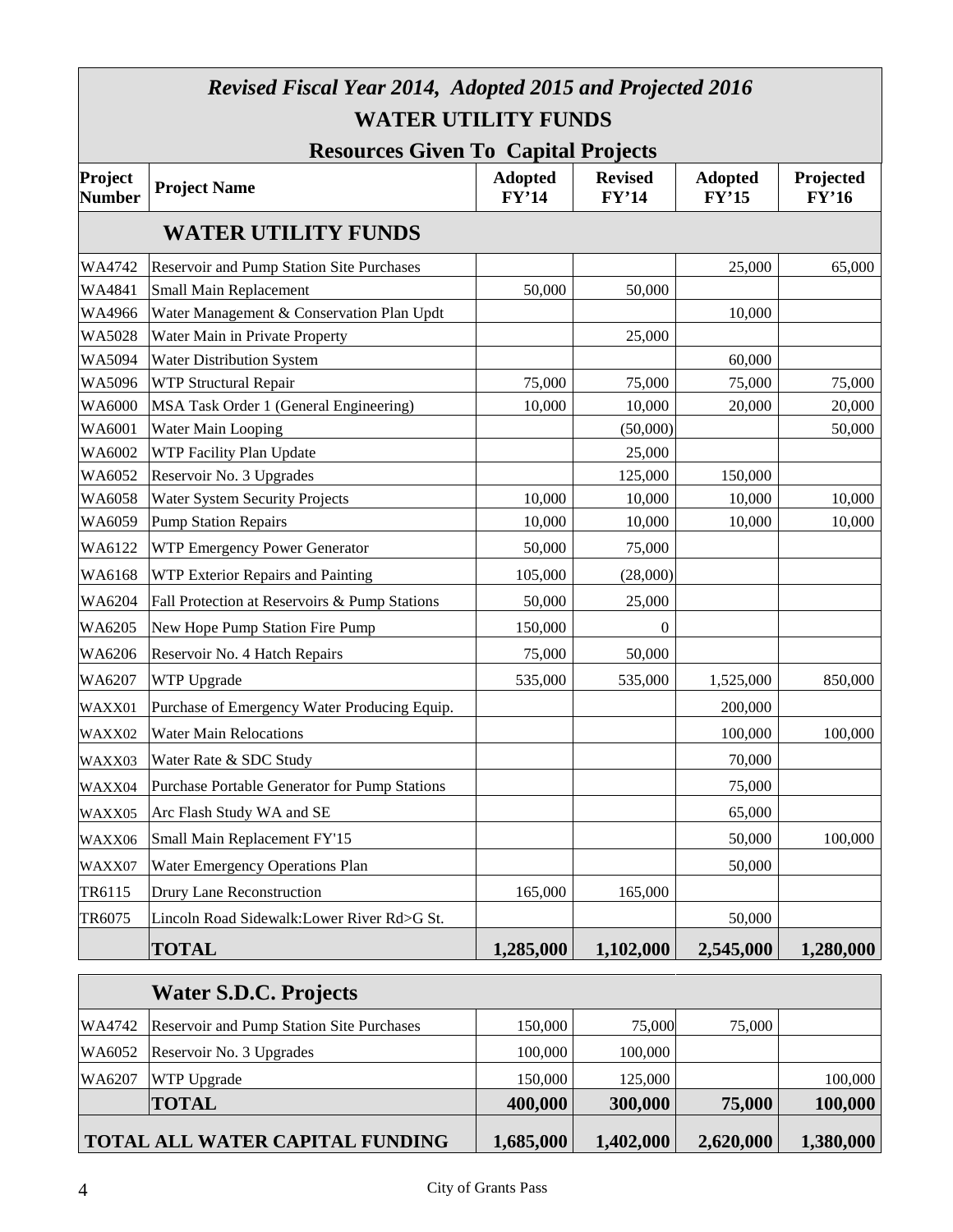### *Revised Fiscal Year 2014, Adopted 2015 and Projected 2016* **WASTEWATER UTILITY FUND Resources Given To Capital Projects**

|                          | <b>Wastewater Capital Funding</b>              |                         |                         |                         |                    |
|--------------------------|------------------------------------------------|-------------------------|-------------------------|-------------------------|--------------------|
| Project<br><b>Number</b> | <b>Project Name</b>                            | <b>Adopted</b><br>FY'14 | <b>Revised</b><br>FY'14 | <b>Adopted</b><br>FY'15 | Projected<br>FY'16 |
| SE4745                   | WRP/JO-GRO™ Equipment Improvement              | 50,000                  | $\theta$                |                         |                    |
| SE4960                   | <b>JO-GROTM Miscellaneous Upgrades</b>         | 350,000                 | (450,000)               |                         |                    |
| SE4963                   | <b>Update WRP Facility Plan</b>                |                         | 110,000                 |                         |                    |
| SE4964                   | <b>WRP Phase 2 Expansion</b>                   | 250,000                 | 250,000                 | 1,750,000               | 450,000            |
| SE5060                   | General Engineering                            | 20,000                  | (30,000)                |                         |                    |
| <b>SE5080</b>            | <b>WRP</b> Structural repairs                  | 75,000                  | 75,000                  | 75,000                  | 75,000             |
| SE5081                   | <b>Collection System Master Plan Update</b>    | 50,000                  | 50,000                  |                         |                    |
| SE6064                   | Sewer Main Structural Repairs (Multi.Phases)   | 250,000                 | 250,000                 | 400,000                 | 400,000            |
| SE6112                   | Sewer Rate Study SE & RS                       | 35,000                  | 35,000                  |                         |                    |
| SE6198                   | Collection System Maintenance/Repair           | 125,000                 | 125,000                 | 75,000                  | 75,000             |
| SE6199                   | Pump/Lift Station Equip. Improvement           | 125,000                 | 75,000                  | 10,000                  | 10,000             |
| SE6200                   | Spaulding Industrial Wastewater Infrastructure | 100,000                 | 100,000                 |                         |                    |
| SEXX01                   | General Engineering Services                   |                         |                         | 40,000                  | 20,000             |
| SEXX02                   | <b>Effluent Mixing Zone Dye Tracer Study</b>   |                         |                         | 50,000                  |                    |
| SEXX03                   | <b>WRP</b> Equipment Improvement               |                         |                         | 50,000                  | 50,000             |
| SEXX04                   | Webster Pump Station No#1 Rehab                |                         |                         | 750,000                 |                    |
| SEXX05                   | WRP SCADA System Evaluation                    |                         |                         | 50,000                  |                    |
|                          | WAXX02 Water Main Relocation                   |                         |                         | 100,000                 |                    |
|                          | WAXX05 Arc Flash Study WA and SE               |                         |                         | 35,000                  |                    |
| TR4934                   | Redwood Ave LID-Dowell to Hubbard              | 75,000                  | 75,000                  |                         |                    |
|                          | <b>TOTAL</b>                                   | 1,505,000               | 665,000                 | 3,385,000               | 1,080,000          |

|        | <b>Wastewater S.D.C. Projects</b>    |           |         |           |           |
|--------|--------------------------------------|-----------|---------|-----------|-----------|
| SE4964 | <b>WRP</b> Phase 2 Expansion         | 200,000   | 200,000 | 150,000   | 150,000   |
|        | <b>TOTAL</b>                         | 200,000   | 200,000 | 150,000   | 150,000   |
|        | <b>TOTAL ALL WASTEWATER PROJECTS</b> | 1,705,000 | 865,000 | 3,535,000 | 1,230,000 |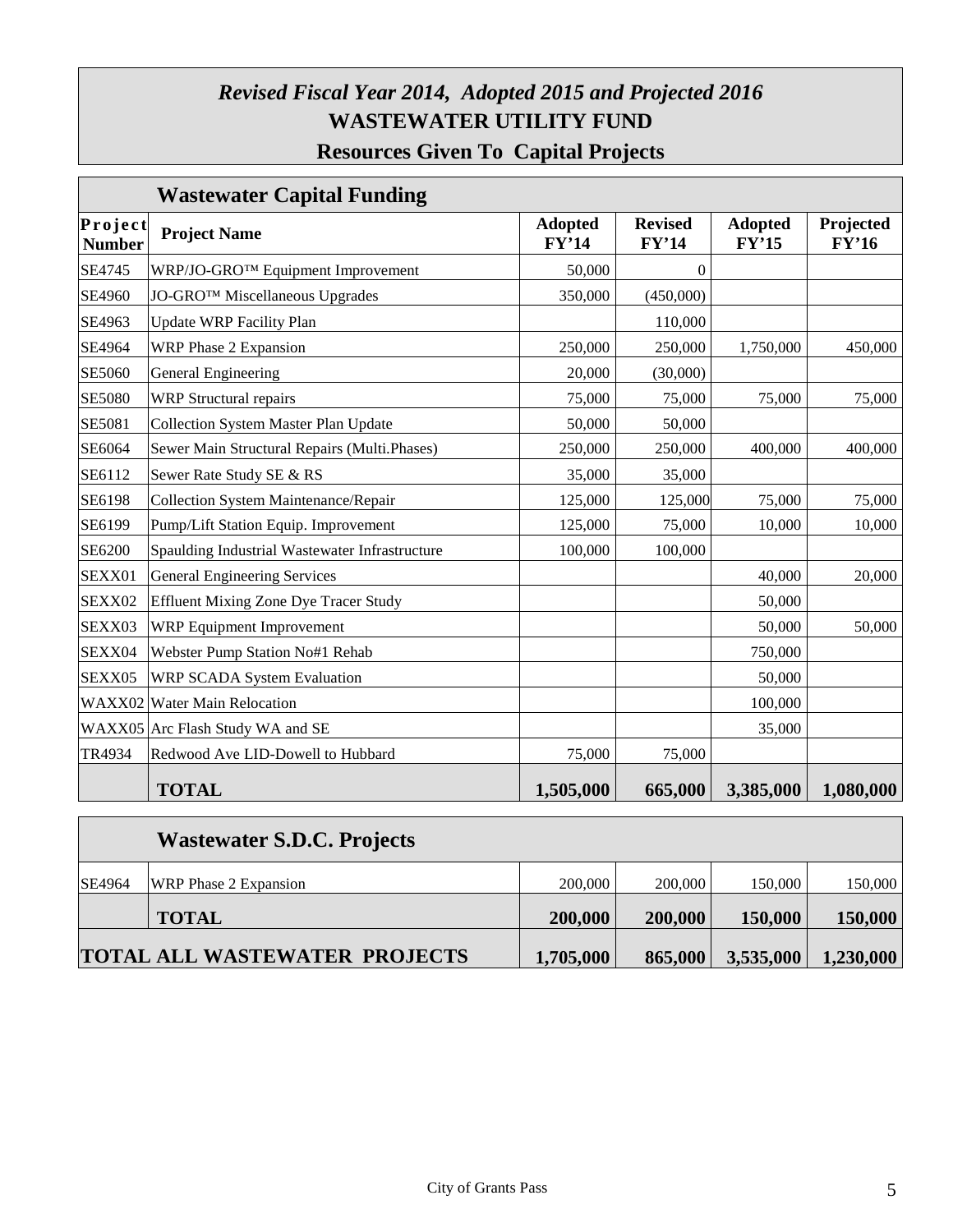| <b>Revised Fiscal Year 2014, Adopted 2015 and Projected 2016</b><br><b>DRAINAGE &amp; OPEN SPACE PROJECTS</b><br><b>Resources Given To Capital Projects</b> |                               |                         |                         |                         |                    |  |  |  |  |
|-------------------------------------------------------------------------------------------------------------------------------------------------------------|-------------------------------|-------------------------|-------------------------|-------------------------|--------------------|--|--|--|--|
| Project<br><b>Number</b>                                                                                                                                    | <b>Project Name</b>           | <b>Adopted</b><br>FY'14 | <b>Revised</b><br>FY'14 | <b>Adopted</b><br>FY'15 | Projected<br>FY'16 |  |  |  |  |
| <b>STORM WATER AND OPEN SPACE</b><br><b>S.D.C.</b>                                                                                                          |                               |                         |                         |                         |                    |  |  |  |  |
| DO4711                                                                                                                                                      | Sand Creek Wetland            | (15,000)                | (15,000)                |                         |                    |  |  |  |  |
| DO6169                                                                                                                                                      | Stormwater Master Plan Update | 60,000                  | 60,000                  | 105,000                 | 5,000              |  |  |  |  |

**TOTAL 60,000 60,000 60,000 105,000 5,000** 

 $\Gamma$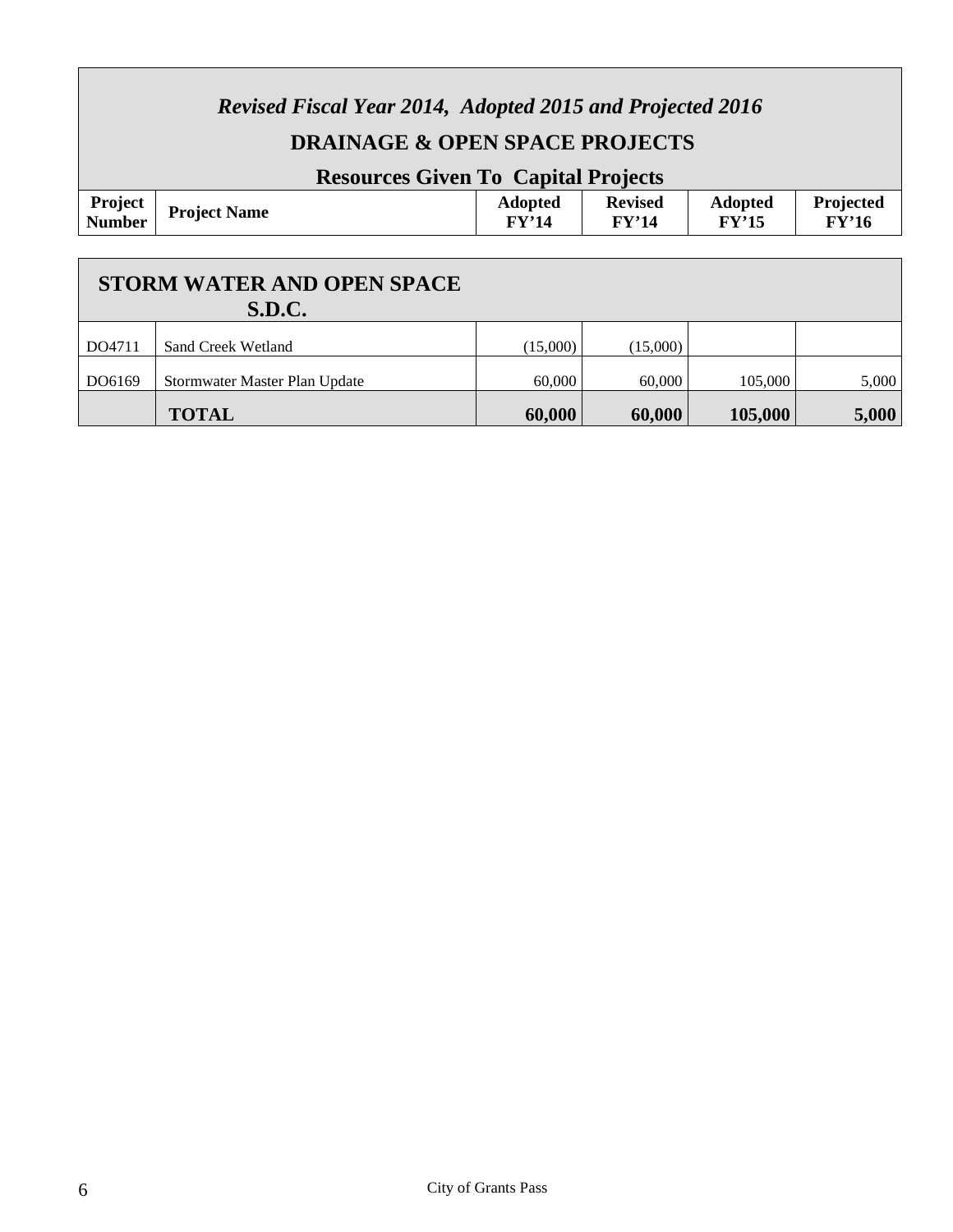| <b>Revised Fiscal Year 2014, Adopted 2015 and Projected 2016</b><br><b>SOLID WASTE</b> |                     |                         |                         |                         |                    |  |  |  |
|----------------------------------------------------------------------------------------|---------------------|-------------------------|-------------------------|-------------------------|--------------------|--|--|--|
| <b>Resources Given To Capital Projects</b>                                             |                     |                         |                         |                         |                    |  |  |  |
| <b>Project</b><br>Number                                                               | <b>Project Name</b> | <b>Adopted</b><br>FY'14 | <b>Revised</b><br>FY'14 | <b>Adopted</b><br>FY'15 | Projected<br>FY'16 |  |  |  |

Г

|        | <b>STORM WATER AND OPEN SPACE</b><br><b>S.D.C.</b> |  |                  |             |
|--------|----------------------------------------------------|--|------------------|-------------|
| LA2640 | Remediation                                        |  | 250,000          |             |
| LA4691 | Clean Up Program                                   |  | (250,000)        |             |
|        | <b>TOTAL</b>                                       |  | $\boldsymbol{0}$ | $\mathbf 0$ |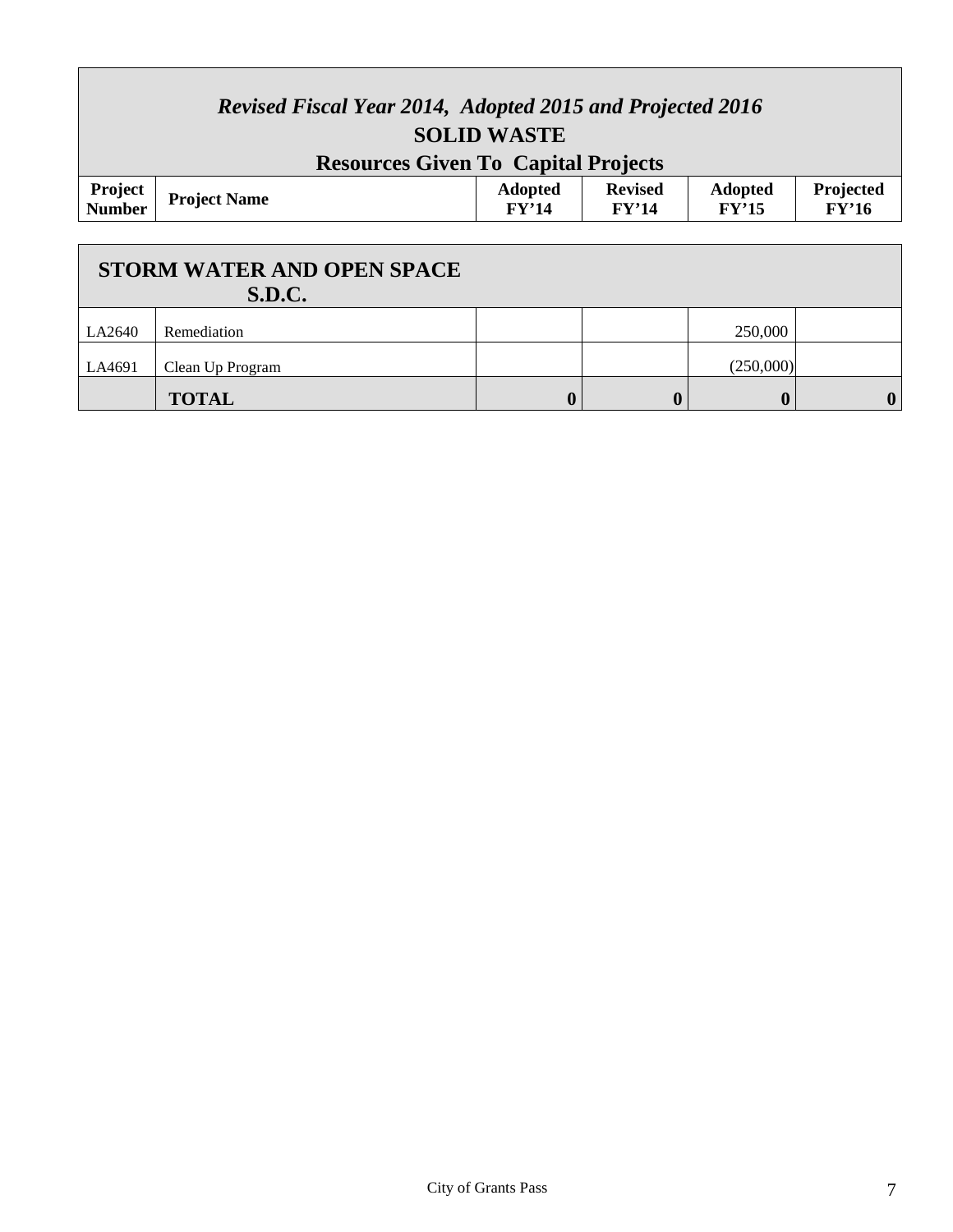#### *Revised Fiscal Year 2014, Adopted 2015 and Projected 2016* **MISC FUNDING SOURCES**

| <b>Resources Given To Capital Projects</b> |
|--------------------------------------------|
|--------------------------------------------|

| Project<br><b>Number</b> | <b>Project Name</b>                                                         | $\sim$<br><b>Funding Source</b>              | <b>Adopted</b><br>FY'14 | <b>Revised</b><br>FY'14 | <b>Adopted</b><br>FY'15 | Projected<br>FY'16 |  |  |  |
|--------------------------|-----------------------------------------------------------------------------|----------------------------------------------|-------------------------|-------------------------|-------------------------|--------------------|--|--|--|
| <b>BIKEWAYS</b>          |                                                                             |                                              |                         |                         |                         |                    |  |  |  |
| TR4719                   | Fruitdale Trail                                                             | <b>Bikeways Fund</b>                         | 40,000                  | 40,000                  |                         |                    |  |  |  |
| TR6160                   | Safety Plan for Pedestrians and Bikes Bikeways Fund                         |                                              | 25,000                  | 25,000                  | 25,000                  |                    |  |  |  |
| TR6161                   | Bike Lane Striping FY13/FY15 (613) Bikeways Fund                            |                                              | 75,000                  | 75,000                  | 75,000                  | 75,000             |  |  |  |
| TR6163                   | <b>Bike Boulevards</b>                                                      | <b>Bikeways Fund</b>                         | 15,000                  | 15,000                  | 15,000                  | 15,000             |  |  |  |
| TR9700                   | Bikeways Fund 613                                                           | To Bikeways Projects                         | (155,000)               | (155,000)               | (115,000)               | (90,000)           |  |  |  |
|                          | <b>CONTRIBUTIONS</b>                                                        |                                              |                         |                         |                         |                    |  |  |  |
| LB5067                   | Tree Refund Program                                                         | <b>Expired Deposits in Trust</b>             | 500                     | 500                     | 500                     |                    |  |  |  |
| LB5077                   | <b>Revegetation Program</b>                                                 | Developer                                    | 12,000                  | 12,000                  | 12,000                  | 10,000             |  |  |  |
| LB6041                   | Food Bank Warehouse                                                         | Citizen donations to Food<br><b>Bank</b>     | 600,000                 | $\boldsymbol{0}$        | 734,000                 |                    |  |  |  |
| LB6149                   | Spray Park                                                                  | <b>Community Contributions</b>               | 30,000                  | $\boldsymbol{0}$        |                         |                    |  |  |  |
| LB6184                   | Soccer Complex                                                              | <b>Community Contributions</b>               |                         | 5,000                   | 15,000                  |                    |  |  |  |
|                          | <b>Alternate Fueling Facility</b><br>LBXX05 Design/Implementation           | Fleet & partner<br>contributions             |                         |                         | 12,000                  |                    |  |  |  |
| <b>GRANTS</b>            |                                                                             |                                              |                         |                         |                         |                    |  |  |  |
| LB4377                   | Municipal Building & Land Fund                                              | Grant                                        |                         |                         | 125,000                 |                    |  |  |  |
| LB6041                   | Food Bank Warehouse                                                         | <b>Federal Grant</b>                         | 1,300,000               | 500,000                 | 1,000,000               |                    |  |  |  |
| LB6100                   | Hillcrest Fire Station Seismic Rehab                                        | Oregon Emergency Mgmt.<br>Grant              |                         | 9,958                   |                         |                    |  |  |  |
| LB6149                   | Spray Park                                                                  | <b>State of Oregon</b>                       | 200,000                 | $\mathbf{0}$            |                         |                    |  |  |  |
| LB6150                   | E-Ticket for Public Safety                                                  | <b>ODOT</b> Grant                            | 39,062                  | 59,062                  |                         |                    |  |  |  |
|                          | <b>Grants Pass Area Brownfield</b><br>LBXX01 Coalition Community Assessment | <b>EPA Assessment Grant</b>                  |                         |                         | 200,000                 | 200,000            |  |  |  |
|                          | <b>Alternate Fueling Facility</b><br>LBXX05 Design/Implementation           | <b>CMAQ</b> Grant                            |                         |                         | 100,000                 |                    |  |  |  |
|                          | Joint Economic Development<br>LBXX07 Strategic Plan                         | Josephine County                             |                         |                         | 75,000                  |                    |  |  |  |
|                          | LBXX13 Spalding Industrial Park Development IFA Loan                        |                                              |                         |                         | 3,000,000               |                    |  |  |  |
| TR4934                   | Redwood Avenue LID-Dowell to<br>Hubbard                                     | <b>ODOT STP Grant</b>                        |                         |                         | 553,000                 |                    |  |  |  |
| TR5051                   | <b>Transit Shelters</b>                                                     | <b>CMAQ</b> Grant                            |                         | 15,410                  |                         |                    |  |  |  |
| TR6075                   | Lincoln Road Sidewalk: Lower River<br>Rd>G St.                              | <b>ODOT STP Grant</b>                        |                         |                         | 95,000                  |                    |  |  |  |
| TR6087                   | Jo. County Transit - ODOT op. Grant                                         | <b>ODOT</b> Grant or Federal<br>pass-through | 192,092                 | 192,092                 | 192,092                 |                    |  |  |  |
| TR6116                   | Allen Creek Rd Improvements-<br>W.Harbeck>Denton Tr                         | <b>CMAQ</b> Grant                            | 500,000                 | $\boldsymbol{0}$        |                         |                    |  |  |  |
| TR6118                   | <b>CMAQ Sidewalk Project</b>                                                | <b>CMAQ</b> Grant                            |                         |                         | 700,000                 | 700,000            |  |  |  |
| TR6157                   | Overlay/Maintenance FY13/FY14                                               | <b>ODOT STP Grant</b>                        | 409,425                 | 409,425                 |                         |                    |  |  |  |
| TR6203                   | Redwood Ave Phase 3 Pansy<br>Ln>Redwood Cir                                 | <b>ODOT STP Grant</b>                        |                         |                         | 470,000                 |                    |  |  |  |
|                          | TRXX02 Fruitdale Drive                                                      | <b>ODOT STP Grant</b>                        |                         |                         |                         | 500,000            |  |  |  |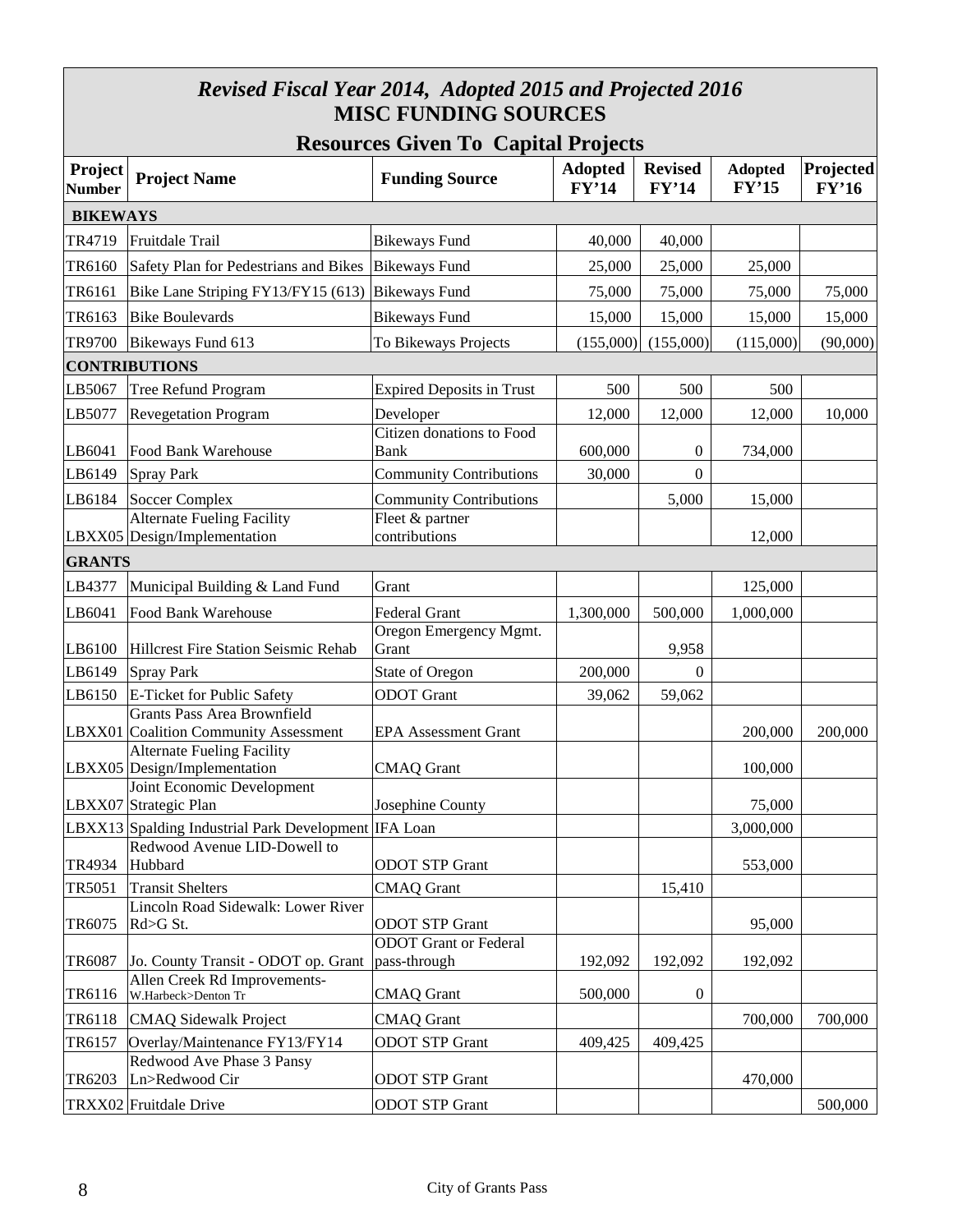|                          | <b>Revised Fiscal Year 2014, Adopted 2015 and Projected 2016</b>             |                                                                                 |                         |                         |                         |                    |  |  |  |
|--------------------------|------------------------------------------------------------------------------|---------------------------------------------------------------------------------|-------------------------|-------------------------|-------------------------|--------------------|--|--|--|
|                          | <b>MISC FUNDING SOURCES</b>                                                  |                                                                                 |                         |                         |                         |                    |  |  |  |
|                          | <b>Resources Given To Capital Projects</b>                                   |                                                                                 |                         |                         |                         |                    |  |  |  |
| Project<br><b>Number</b> | <b>Project Name</b>                                                          | <b>Funding Source</b>                                                           | <b>Adopted</b><br>FY'14 | <b>Revised</b><br>FY'14 | <b>Adopted</b><br>FY'15 | Projected<br>FY'16 |  |  |  |
|                          | <b>LANDS &amp; BUILDINGS</b>                                                 |                                                                                 |                         |                         |                         |                    |  |  |  |
| LB4832                   | <b>River Road Reserve</b>                                                    | Lands & Buildings -<br>LB4822, LB4912, LB4911,<br>LB4886<br>Lands & Buildings - | 800,000                 | $\theta$                | 800,000                 |                    |  |  |  |
| LB4911                   | Ramsey/Nebraska Property Sale                                                | to River Road Reserve<br>LB4832                                                 | (800,000)               | 0                       | (800,000)               |                    |  |  |  |
| <b>TR0000</b>            | General Lands & Buildings Projects                                           | Tree Refund Program<br>(LB5067)                                                 | 500                     | $\overline{0}$          |                         |                    |  |  |  |
|                          | <b>LOAN PROCEEDS</b>                                                         |                                                                                 |                         |                         |                         |                    |  |  |  |
| LB0000                   | Lands & Buildings General Projects<br>& Loan payments (LB1000)               | <b>Loan Proceeds</b>                                                            | 800,000                 |                         | 1,460,000               |                    |  |  |  |
| LB4832                   | <b>River Road Reserve</b>                                                    | Land sale/Loan Proceeds                                                         | (800,000)               | $\boldsymbol{0}$        | (1,460,000)             |                    |  |  |  |
| LA0000                   | Landfill General Projects                                                    | Principal Payment from<br><b>Bancroft Fund</b>                                  | 200,000                 | 200,000                 | 150,000                 | 150,000            |  |  |  |
| <b>LA0000</b>            | Landfill General Projects                                                    | Repayment of Loan:<br>LA4691 to LA0000                                          | (200,000)               | (200,000)               | (150,000)               | (150,000)          |  |  |  |
| LA4691                   | Clean Up Program                                                             | Repayment of Loan:<br>LA4691 to LA0000                                          | 200,000                 | 200,000                 | 150,000                 | 150,000            |  |  |  |
|                          | <b>LOCAL IMPROVEMENT DISTRICT -SPECIAL ASSESSMENT</b>                        |                                                                                 |                         |                         |                         |                    |  |  |  |
| LBXX13                   | Spalding Industrial Park Development Assessments                             |                                                                                 |                         |                         |                         | 50,000             |  |  |  |
| TR4934                   | Redwood Avenue LID -<br>Dowell>Hubbard                                       | Assessments                                                                     |                         |                         | 700,000                 |                    |  |  |  |
| <b>TR0000</b>            | <b>General Transportation Projects:</b><br>L I D - funds available if needed | Assessments                                                                     | 500,000                 | 500,000                 | 50,000                  |                    |  |  |  |
| <b>MISC</b>              |                                                                              |                                                                                 |                         |                         |                         |                    |  |  |  |
| LB6105                   | <b>PEG Fund Projects</b>                                                     | <b>PEG Funds</b>                                                                | 35,000                  | 35,000                  | 35,000                  | 35,000             |  |  |  |
| <b>OPERATIONS</b>        |                                                                              |                                                                                 |                         |                         |                         |                    |  |  |  |
| LB4377                   | Municipal Building & Land Fund                                               | <b>Property Management</b>                                                      | 10,000                  | 10,000                  | 20,000                  |                    |  |  |  |
| LB4383                   | Non-Profit Infrastructure Incentive<br>Program                               | CD Block Grant Fund (252)                                                       | 20,000                  | 20,000                  |                         |                    |  |  |  |
| LB6041                   | Food Bank Warehouse                                                          | CD Block Grant Fund (252)                                                       | 16,000                  | 15,803                  |                         |                    |  |  |  |
| LB6108                   | <b>Small Business Transportation SDC</b><br>Incentive                        | CD Block Grant Fund (252)                                                       | 75,000                  | 75,000                  |                         |                    |  |  |  |
| LB6185                   | Aerial Photography                                                           | Parks/Community Dev.<br>Mgmt                                                    | 50,000                  | 50,000                  |                         | 17,000             |  |  |  |
| LB6197                   | Fire Sprinkler/Structural Retrofit for<br><b>Historic Bldgs</b>              | CD Block Grant Fund (251)                                                       | 250,000                 | 250,000                 | 250,000                 |                    |  |  |  |
| LBXX02                   | <b>Fleet Maintenance Facility</b>                                            | Vehicle Maintenance Fund                                                        |                         |                         | 600,000                 |                    |  |  |  |
| <b>SE0000</b>            | <b>Sewer General Projects</b>                                                | Fleet for RSSSD Equipment                                                       |                         |                         | 550,000                 |                    |  |  |  |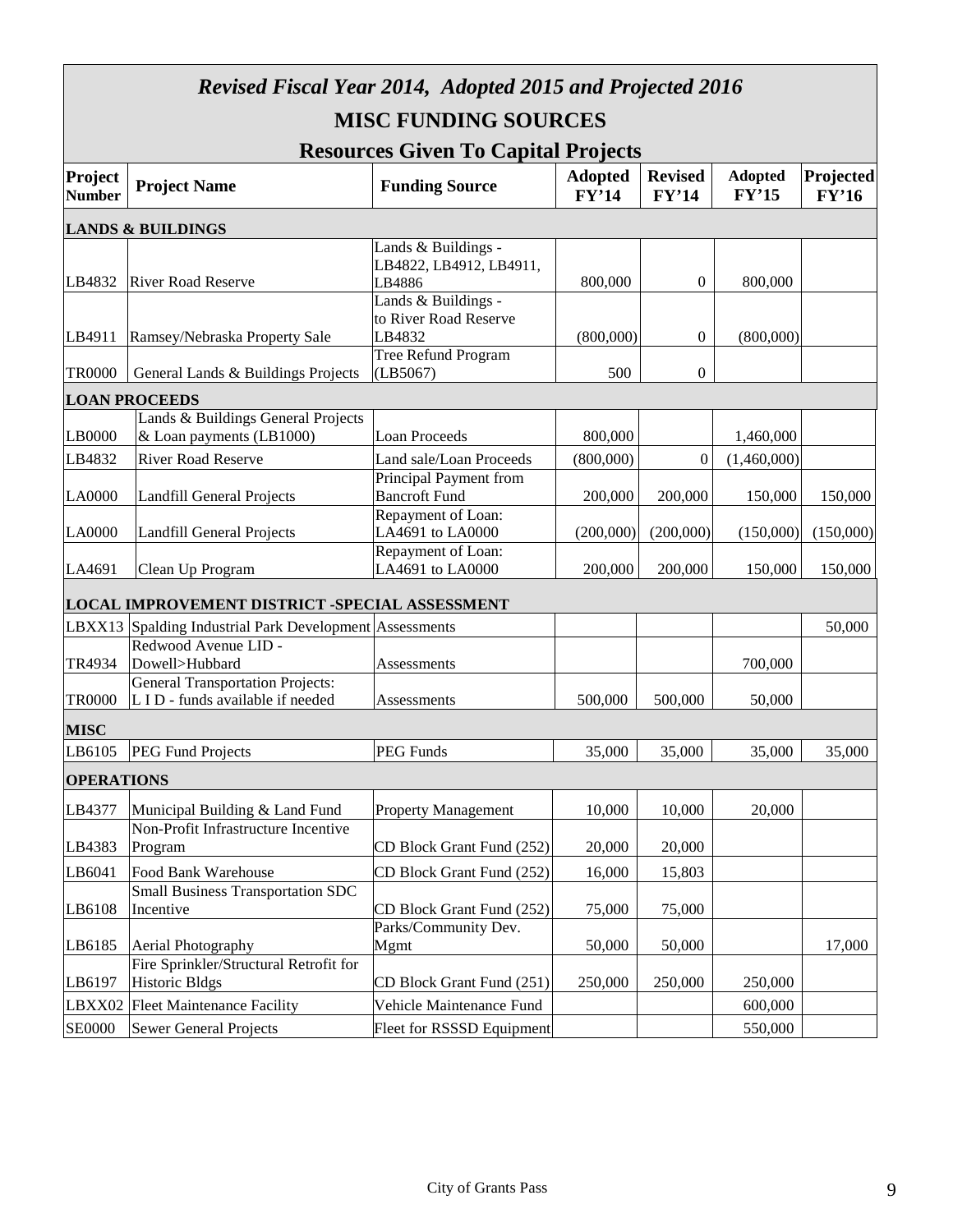| <b>Revised Fiscal Year 2014, Adopted 2015 and Projected 2016</b><br><b>MISC FUNDING SOURCES</b> |                                                    |                                                                     |                         |                         |                         |                    |  |  |  |
|-------------------------------------------------------------------------------------------------|----------------------------------------------------|---------------------------------------------------------------------|-------------------------|-------------------------|-------------------------|--------------------|--|--|--|
| Project<br><b>Number</b>                                                                        | <b>Project Name</b>                                | <b>Resources Given To Capital Projects</b><br><b>Funding Source</b> | <b>Adopted</b><br>FY'14 | <b>Revised</b><br>FY'14 | <b>Adopted</b><br>FY'15 | Projected<br>FY'16 |  |  |  |
|                                                                                                 | <b>SALE OF LAND</b>                                |                                                                     |                         |                         |                         |                    |  |  |  |
| LB4832                                                                                          | <b>River Road Reserve</b>                          | Sale of Land                                                        |                         |                         | 657,343                 |                    |  |  |  |
| LB4911                                                                                          | Ramsey/Nebraska Property Sale                      | Sale of Land                                                        | 830,000                 | $\mathbf{0}$            | 830,000                 |                    |  |  |  |
|                                                                                                 | <b>SIDEWALK PROGRAM</b>                            |                                                                     |                         |                         |                         |                    |  |  |  |
| TR6164                                                                                          | D Street Sidewalks                                 | Sidewalk Program                                                    | 20,000                  | 20,000                  | 60,000                  |                    |  |  |  |
| TR8413                                                                                          | Sidewalk Infill & Repair Fund                      | To Sidewalk Program<br>Projects                                     | (20,000)                | (20,000)                | (60,000)                |                    |  |  |  |
|                                                                                                 | <b>TRANSPORTATION FUND</b>                         |                                                                     |                         |                         |                         |                    |  |  |  |
| <b>TR0000</b>                                                                                   | <b>General Transportation Projects</b>             | To TRXX03 Elmer<br>Nelson Bridge                                    |                         |                         | (100,000)               |                    |  |  |  |
| TR6115                                                                                          | Drury Lane Reconstruction (transfer<br>in $FY'13)$ | TR4922 Underground<br><b>Utility Line</b>                           | 34,000                  | $\boldsymbol{0}$        |                         |                    |  |  |  |
|                                                                                                 | TRXX03 Elmer Nelson Bridge Replacement             | TR0000 General Funds                                                |                         |                         | 100,000                 |                    |  |  |  |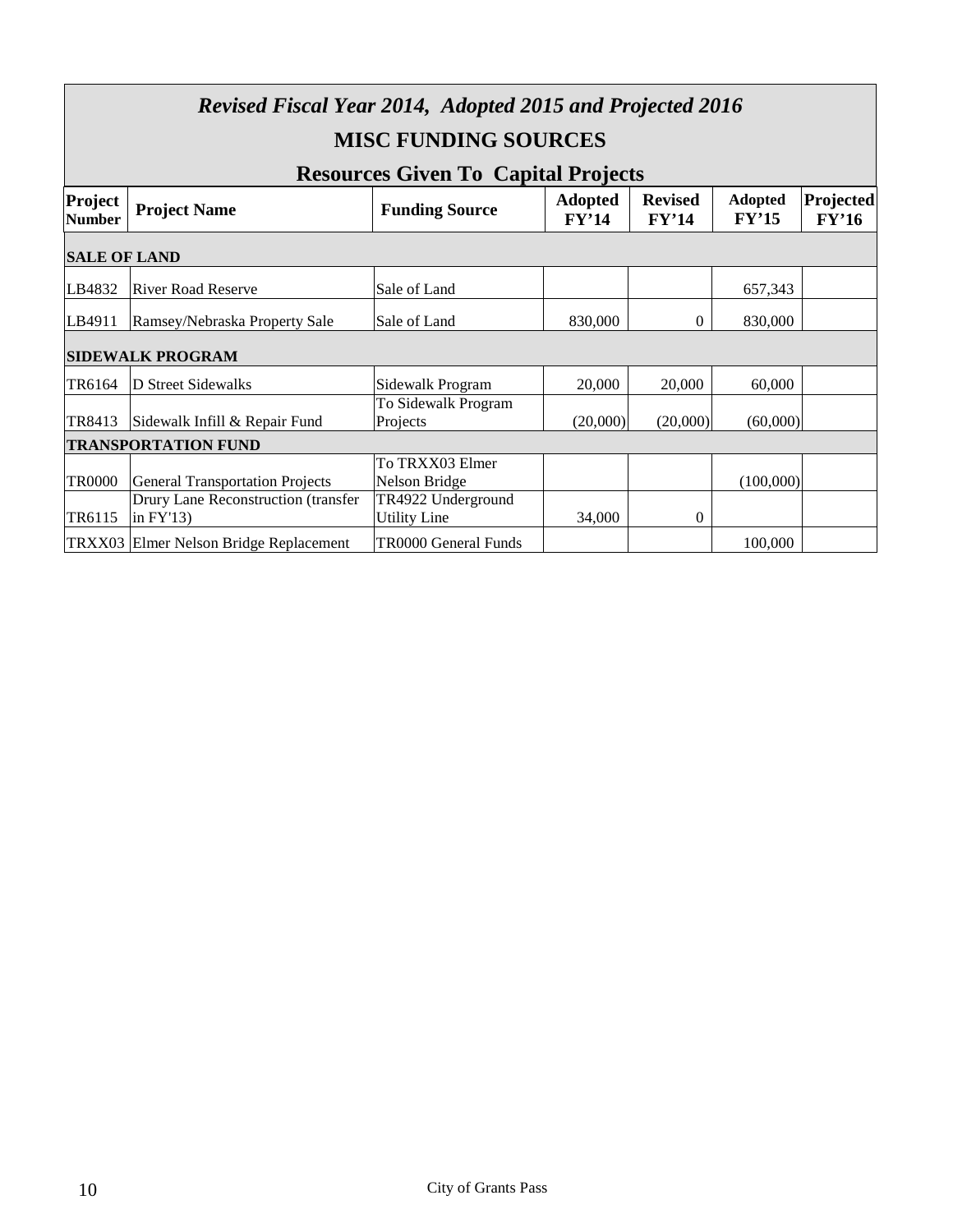#### *FY'15 Adopted Projects - SORTED BY PROJECT NUMBER*

| Г 1-15 Auopieu 1 Гојесіѕ • SONTED D1-1 KOJECT NUMDER |                                                                |                                                                      |                                |                                |                                |                           |  |  |
|------------------------------------------------------|----------------------------------------------------------------|----------------------------------------------------------------------|--------------------------------|--------------------------------|--------------------------------|---------------------------|--|--|
| Project<br><b>Number</b>                             | <b>Project Name</b>                                            | <b>Funding</b><br><b>Resources</b>                                   | <b>Adopted</b><br><b>FY'14</b> | <b>Revised</b><br><b>FY'14</b> | <b>Adopted</b><br><b>FY'15</b> | Projected<br><b>FY'16</b> |  |  |
| DO4711                                               | Sand Creek Wetland                                             | Park Land SDC'S                                                      | (75,000)                       | (75,989)                       |                                |                           |  |  |
| DO4711                                               | Sand Creek Wetland                                             | General Fund                                                         | (15,000)                       | (15,000)                       |                                |                           |  |  |
| DO4711                                               | Sand Creek Wetland                                             | Sand Creek Wetland                                                   | (15,000)                       | (15,000)                       |                                |                           |  |  |
| DO6071                                               | <b>TMDL Plan Implementation</b>                                | Gas Tax                                                              | 15,000                         | 15,000                         | 15,000                         | 15,000                    |  |  |
| DO6071                                               | <b>TMDL Plan Implementation</b>                                | General Fund                                                         | 30,000                         | 30,000                         | 15,000                         | 15,000                    |  |  |
| DO6169                                               | Stormwater Master Plan Update                                  | Storm Water SDC                                                      | 60,000                         | 60,000                         | 105,000                        | 5,000                     |  |  |
|                                                      | LA0000 Landfill General Projects                               | Principal Payment from<br><b>Bancroft Fund</b><br>Repayment of Loan: | 200,000                        | 200,000                        | 150,000                        | 150,000                   |  |  |
| LA0000                                               | Landfill General Projects                                      | LA4691 to LA0000                                                     | (200,000)                      | (200,000)                      | (150,000)                      | (150,000)                 |  |  |
| LA2640                                               | Remediation                                                    | Solid Waste                                                          |                                |                                | 250,000                        |                           |  |  |
| LA4691                                               | Clean Up Program                                               | Repayment of Loan:<br>LA4691 to LA0000                               | 200,000                        | 200,000                        | 150,000                        | 150,000                   |  |  |
| LA4691                                               | Clean Up Program                                               | Solid Waste                                                          |                                |                                | (250,000)                      |                           |  |  |
| LB0000                                               | Lands & Buildings General Projects<br>& Loan payments (LB1000) | <b>Loan Proceeds</b>                                                 | 800,000                        |                                | 1,460,000                      |                           |  |  |
| LB4261                                               | <b>Tussing Park Development</b>                                | <b>Transient Room Tax</b>                                            |                                |                                | 30,000                         |                           |  |  |
| LB4377                                               | Municipal Building & Land Fund                                 | Grant                                                                |                                |                                | 125,000                        |                           |  |  |
| LB4377                                               | Municipal Building & Land Fund                                 | <b>Property Management</b>                                           | 10,000                         | 10,000                         | 20,000                         |                           |  |  |
| LB4377                                               | Municipal Building & Land Fund                                 | <b>General Fund</b>                                                  | 125,000                        | 20,000                         | 50,000                         |                           |  |  |
| LB4383                                               | Non-Profit Infrastructure Incentive<br>Program                 | CD Block Grant Fund (252)                                            | 20,000                         | 20,000                         |                                |                           |  |  |
| LB4455                                               | Stormwater Detention Site 1                                    | Park Land SDC'S                                                      | (165,000)                      | (165,000)                      |                                |                           |  |  |
| LB4455                                               | Stormwater Detention Site 1                                    | <b>General Fund</b>                                                  | (35,000)                       | (35,000)                       |                                |                           |  |  |
| LB4539                                               | Allen Creek Park Property Purchase                             | Park Land SDC'S                                                      | 165,000                        | 165,000                        |                                |                           |  |  |
| LB4710                                               | <b>Overland Park Reserve</b>                                   | Park Land SDC'S                                                      | 60,000                         | $\mathbf{0}$                   | $\boldsymbol{0}$               | $\overline{0}$            |  |  |
| LB4713                                               | Allenwood Park Reserve                                         | Park Land SDC'S                                                      | 60,000                         | 120,000                        | 160,000                        | 45,000                    |  |  |
| LB4832                                               | <b>River Road Reserve</b>                                      | Lands & Buildings -<br>LB4822, LB4912, LB4911,<br>LB4886             | 800,000                        | $\boldsymbol{0}$               | 800,000                        |                           |  |  |
| LB4832                                               | <b>River Road Reserve</b>                                      | Land sale/Loan Proceeds                                              | (800,000)                      | $\boldsymbol{0}$               | (1,460,000)                    |                           |  |  |
| LB4832                                               | <b>River Road Reserve</b>                                      | Sale of Land                                                         |                                |                                | 657,343                        |                           |  |  |
| LB4832                                               | <b>River Road Reserve</b>                                      | <b>General Fund</b>                                                  | 20,000                         | 20,000                         | 10,000                         |                           |  |  |
| LB4833                                               | <b>Urban Growth Boundary Planning</b>                          | General Fund                                                         | 5,000                          | 5,000                          | 20,000                         |                           |  |  |
| LB4911                                               | Ramsey/Nebraska Property Sale                                  | Lands & Buildings-to River<br>Road Reserve LB4832                    | (800,000)                      | $\boldsymbol{0}$               | (800,000)                      |                           |  |  |
| LB4911                                               | Ramsey/Nebraska Property Sale                                  | Sale of Land                                                         | 830,000                        | $\boldsymbol{0}$               | 830,000                        |                           |  |  |
| LB5067                                               | Tree Refund Program                                            | <b>Expired Deposits in Trust</b>                                     | 500                            | 500                            | 500                            |                           |  |  |
| LB5067                                               | Tree Refund Program                                            | General Fund                                                         | 5,000                          | $\boldsymbol{0}$               |                                |                           |  |  |
| LB5077                                               | <b>Revegetation Program</b>                                    | Developer                                                            | 12,000                         | 12,000                         | 12,000                         | 10,000                    |  |  |
| LB6041                                               | Food Bank Warehouse                                            | Citizen donations                                                    | 600,000                        | $\theta$                       | 734,000                        |                           |  |  |
| LB6041                                               | Food Bank Warehouse                                            | Federal Grant                                                        | 1,300,000                      | 500,000                        | 1,000,000                      |                           |  |  |
| LB6041                                               | Food Bank Warehouse                                            | CD Block Grant Fund (252)                                            | 16,000                         | 15,803                         |                                |                           |  |  |
| LB6084                                               | Vacant Property Safety/Renovation                              | General Fund                                                         |                                |                                | 20,000                         |                           |  |  |
|                                                      | Code & Plan Updates related to the                             |                                                                      |                                |                                |                                |                           |  |  |
| LB6085<br>LB6099                                     | <b>Urban Growth Boundary Expansion</b>                         | General Fund<br><b>General Fund</b>                                  | 25,000<br>10,000               | 25,000                         | 50,000                         |                           |  |  |
|                                                      | Property Acquisition and lot line                              |                                                                      |                                | $\boldsymbol{0}$               | 5,000                          | 5,000                     |  |  |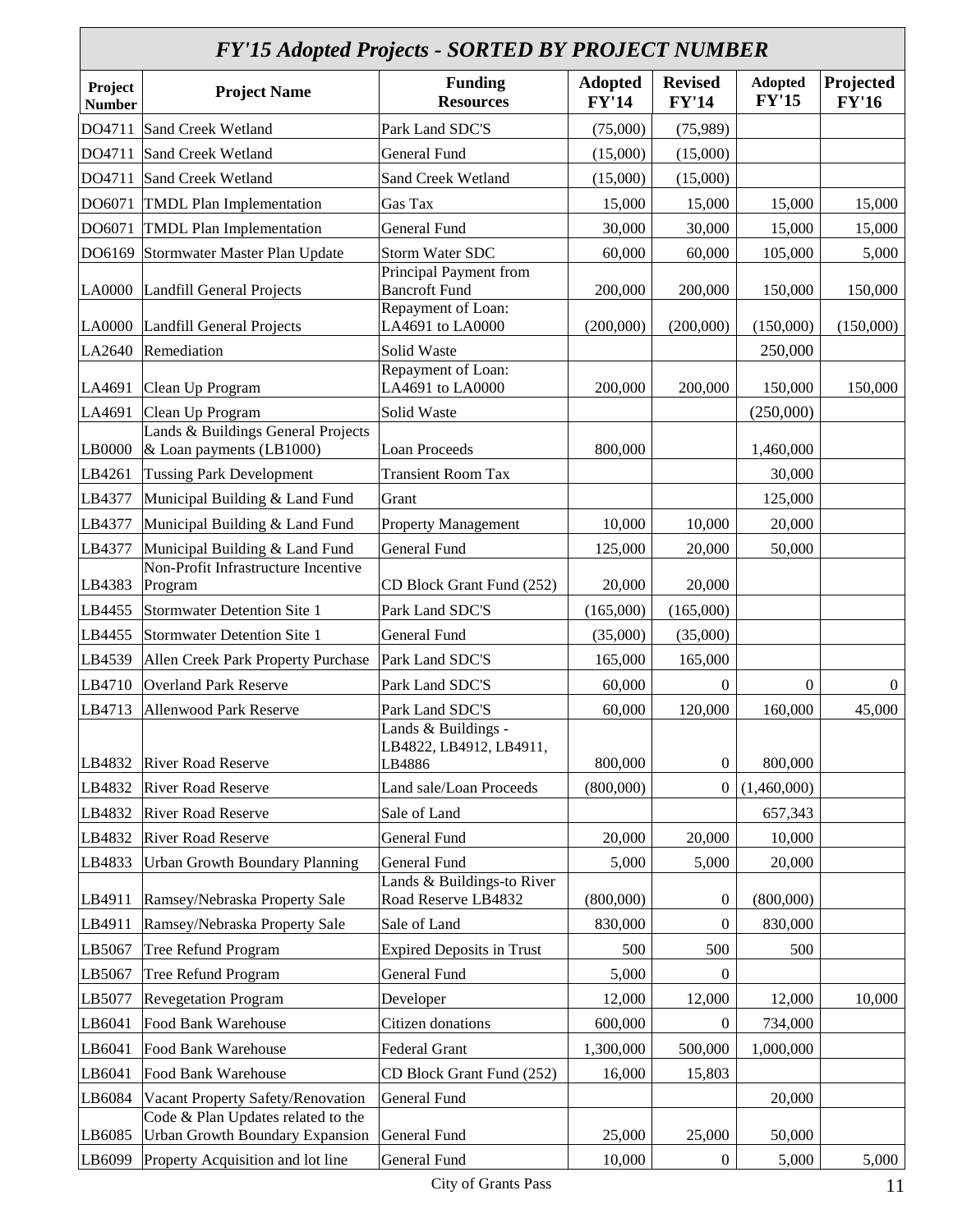|                          | <b>FY'15 Adopted Projects - SORTED BY PROJECT NUMBER</b> |                                    |                                |                                |                                |                           |  |  |
|--------------------------|----------------------------------------------------------|------------------------------------|--------------------------------|--------------------------------|--------------------------------|---------------------------|--|--|
| Project<br><b>Number</b> | <b>Project Name</b>                                      | <b>Funding</b><br><b>Resources</b> | <b>Adopted</b><br><b>FY'14</b> | <b>Revised</b><br><b>FY'14</b> | <b>Adopted</b><br><b>FY'15</b> | Projected<br><b>FY'16</b> |  |  |
|                          | legal Fees                                               |                                    |                                |                                |                                |                           |  |  |
| LB6100                   | Hillcrest Fire Station Seismic Rehab                     | Oregon Emergency Mgmt.<br>Grant    |                                | 9,958                          |                                |                           |  |  |
| LB6101                   | Business Software & E-Permitting                         | General Fund                       | 450,000                        | 567,800                        | 389,600                        |                           |  |  |
| LB6103                   | Microsoft Upgrade                                        | <b>General Fund</b>                | 10,000                         | 10,000                         |                                |                           |  |  |
| LB6105                   | <b>PEG Fund Projects</b>                                 | <b>PEG Funds</b>                   | 35,000                         | 35,000                         | 35,000                         | 35,000                    |  |  |
| LB6108                   | <b>Small Business Transportation SDC</b><br>Incentive    | CD Block Grant Fund (252)          | 75,000                         | 75,000                         |                                |                           |  |  |
| LB6136                   | <b>Fuels Reduction Plan</b>                              | General Fund                       | 15,000                         | 15,000                         |                                |                           |  |  |
| LB6139                   | City Entryway                                            | General Fund                       | 50,000                         | $\boldsymbol{0}$               |                                |                           |  |  |
| LB6140                   | Seismic Evaluations                                      | General Fund                       |                                |                                | (10,000)                       |                           |  |  |
| LB6142                   | Remote Emergency Equipment<br>(Cameras)                  | General Fund                       |                                |                                | 15,000                         |                           |  |  |
| LB6143                   | School-Park Construction Project                         | <b>General Fund</b>                | 25,000                         | 25,000                         | 25,000                         | 25,000                    |  |  |
| LB6144                   | Healthy Community Schools Project General Fund           |                                    | 25,000                         | $\theta$                       |                                |                           |  |  |
| LB6145                   | Park ADA Access                                          | <b>General Fund</b>                | 25,000                         | $\mathbf{0}$                   |                                |                           |  |  |
| LB6146                   | Riverside Playground                                     | Park Dev SDC's                     |                                |                                | 15,000                         |                           |  |  |
| LB6146                   | Riverside Playground                                     | <b>Transient Room Tax</b>          | 75,000                         | 75,000                         | 35,000                         |                           |  |  |
| LB6146                   | Riverside Playground                                     | General Fund                       | 25,000                         | 25,000                         |                                |                           |  |  |
| LB6149                   | <b>Spray Park</b>                                        | <b>Community Contributions</b>     | 30,000                         | $\theta$                       |                                |                           |  |  |
| LB6149                   | <b>Spray Park</b>                                        | State of Oregon                    | 200,000                        | $\mathbf{0}$                   |                                |                           |  |  |
| LB6149                   | <b>Spray Park</b>                                        | <b>Transient Room Tax</b>          | 65,000                         | (73, 850)                      | $\theta$                       |                           |  |  |
| LB6150                   | E-Ticket for Public Safety                               | <b>ODOT</b> Grant                  | 39,062                         | 59,062                         |                                |                           |  |  |
| LB6151                   | E-Permitting & Digital Archiving                         | <b>General Fund</b>                |                                | (117,800)                      |                                |                           |  |  |
| LB6152                   | Website Upgrade                                          | General Fund                       | 25,000                         | 25,000                         |                                |                           |  |  |
| LB6184                   | Soccer Complex                                           | <b>Community Contributions</b>     |                                | 5,000                          | 15,000                         |                           |  |  |
| LB6184                   | <b>Soccer Complex</b>                                    | Park Dev SDC's                     |                                |                                | 15,000                         |                           |  |  |
| LB6184                   | <b>Soccer Complex</b>                                    | <b>Transient Room Tax</b>          |                                |                                | 10,000                         |                           |  |  |
| LB6184                   | <b>Soccer Complex</b>                                    | <b>General Fund</b>                | 210,000                        | 100,000                        | 0                              |                           |  |  |
|                          |                                                          | Parks/Community Dev.               |                                |                                |                                |                           |  |  |
| LB6185                   | Aerial Photography                                       | Mgmt                               | 50,000                         | 50,000                         |                                | 17,000                    |  |  |
| LB6186                   | Fruitdale Creek Trail                                    | General Fund                       | 50,000                         | $\theta$                       |                                |                           |  |  |
| LB6187                   | Downtown Historic Walking Tour                           | General Fund                       | 10,000                         | $\theta$                       |                                |                           |  |  |
| LB6188                   | Technology Lifecycle Mgmt FY'14-<br>FY'16                | General Fund                       | 50,000                         | 50,000                         | 50,000                         | 50,000                    |  |  |
| LB6189                   | Existing Park/Sports Facility Rehab                      | Park Dev SDC's                     | 25,000                         | 25,000                         | 0                              |                           |  |  |
| LB6189                   | Existing Park/Sports Facility Rehab                      | <b>Transient Room Tax</b>          | 50,000                         | 50,000                         | 50,000                         | 50,000                    |  |  |
| LB6190                   | Park Trails                                              | Park Dev SDC's                     | 30,000                         | 30,000                         | 20,000                         |                           |  |  |
| LB6190                   | Park Trails                                              | <b>Transient Room Tax</b>          |                                |                                | 30,000                         |                           |  |  |
| LB6191                   | River Access Points in Parks                             | Park Dev SDC's                     | 20,000                         | 20,000                         | 0                              |                           |  |  |
| LB6191                   | River Access Points in Parks                             | <b>Transient Room Tax</b>          | 25,000                         | 25,000                         |                                |                           |  |  |
| LB6192                   | <b>Special Events</b>                                    | General Fund                       | 20,000                         | $\boldsymbol{0}$               |                                |                           |  |  |
| LB6193                   | Weekend Parkways - Open Streets                          | General Fund                       | 10,000                         | $\theta$                       | 5,000                          | 5,000                     |  |  |
| LB6194                   | Compensation Study                                       | General Fund                       | 10,000                         | 5,000                          |                                |                           |  |  |
| LB6195                   | County Lease & County Building                           | General Fund                       | 20,000                         | $\boldsymbol{0}$               |                                |                           |  |  |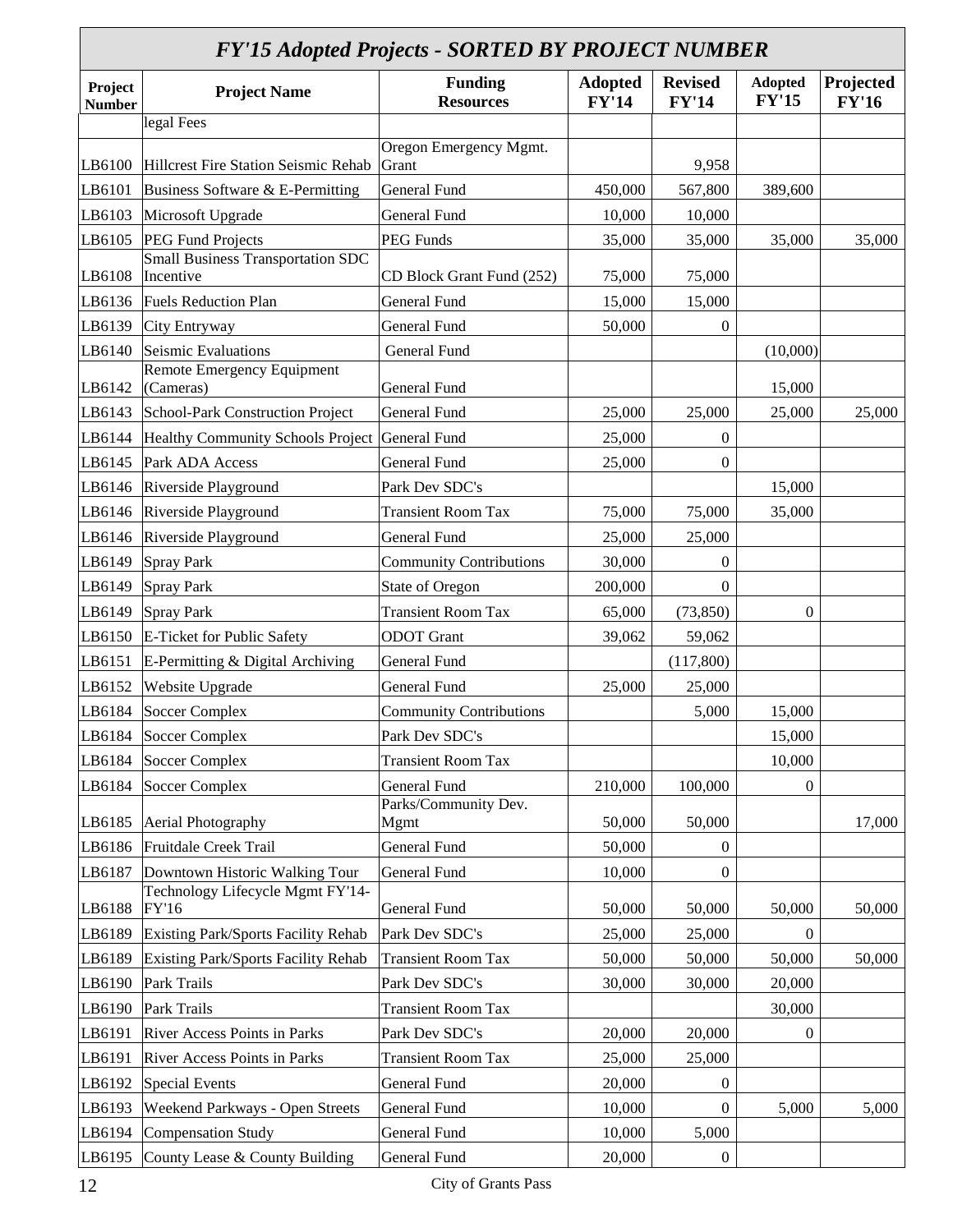#### *FY'15 Adopted Projects - SORTED BY PROJECT NUMBER*

|                          | $1$ To the province $1$ of $\sigma$                         | SORILD DI IROJLCI ROMDLIN<br><b>Funding</b> | <b>Adopted</b> | <b>Revised</b> | <b>Adopted</b> | Projected    |
|--------------------------|-------------------------------------------------------------|---------------------------------------------|----------------|----------------|----------------|--------------|
| Project<br><b>Number</b> | <b>Project Name</b>                                         | <b>Resources</b>                            | <b>FY'14</b>   | <b>FY'14</b>   | <b>FY'15</b>   | <b>FY'16</b> |
|                          | Space                                                       |                                             |                |                |                |              |
| LB6196                   | Sobering Center Assistance                                  | General Fund                                | 40,000         | 40,000         |                |              |
|                          | Fire Sprinkler/Structural Retrofit for                      |                                             |                |                |                |              |
| LB6197                   | <b>Historic Bldgs</b>                                       | CD Block Grant Fund (251)                   | 250,000        | 250,000        | 250,000        |              |
|                          | <b>Grants Pass Area Brownfield</b>                          |                                             |                |                |                |              |
|                          | LBXX01 Coalition Community Assessment                       | <b>EPA Assessment Grant</b>                 |                |                | 200,000        | 200,000      |
|                          | LBXX02 Fleet Maintenance Facility                           | Vehicle Maintenance Fund                    |                |                | 600,000        |              |
|                          | LBXX03 Gazebo Replacement                                   | <b>Transient Room Tax</b>                   |                |                | 50,000         |              |
|                          | <b>Reinhart Park Irrigation System</b><br>LBXX04 Conversion | Park Dev SDC's                              |                |                | 5,000          | 20,000       |
|                          | Reinhart Park Irrigation System                             |                                             |                |                |                |              |
|                          | LBXX04 Conversion                                           | <b>Transient Room Tax</b>                   |                |                | 60,000         | 60,000       |
|                          | <b>Reinhart Park Irrigation System</b>                      |                                             |                |                |                |              |
|                          | LBXX04 Conversion<br><b>Alternate Fueling Facility</b>      | General Fund                                |                |                | 5,000          |              |
|                          | LBXX05 Design/Implementation                                | Fleet & partner contributions               |                |                | 12,000         |              |
|                          | <b>Alternate Fueling Facility</b>                           |                                             |                |                |                |              |
|                          | LBXX05 Design/Implementation                                | <b>CMAQ</b> Grant                           |                |                | 100,000        |              |
|                          | LBXX06 Downtown Parking Study                               | General Fund                                |                |                | 50,000         |              |
|                          | Joint Economic Development                                  |                                             |                |                |                |              |
|                          | LBXX07 Strategic Plan                                       | Josephine County                            |                |                | 75,000         |              |
|                          | Joint Economic Development                                  |                                             |                |                |                |              |
|                          | LBXX07 Strategic Plan                                       | General Fund                                |                |                | 75,000         |              |
|                          | LBXX08 Mountain Bike Park Improvement                       | <b>Transient Room Tax</b>                   |                |                | 50,000         | 50,000       |
|                          | LBXX09 Loveless Park Improvement                            | <b>Transient Room Tax</b>                   |                |                | 115,000        | 85,000       |
|                          | LBXX10 DDA and AFD Evaluation/Cleanup                       | General Fund                                |                |                | 50,000         |              |
|                          | LBXX11 Annexation                                           | General Fund                                |                |                | 25,000         |              |
|                          | LBXX12 $E \& F$ Street Landscaping                          | General Fund                                |                |                | 25,000         |              |
|                          | <b>Spalding Industrial Park</b>                             |                                             |                |                |                |              |
|                          | LBXX13 Development                                          | <b>IFA</b> Loan                             |                |                | 3,000,000      |              |
|                          | <b>Spalding Industrial Park</b>                             |                                             |                |                |                |              |
|                          | LBXX13 Development                                          | Assessments                                 |                |                |                | 50,000       |
| <b>SE0000</b>            | <b>Sewer General Projects</b>                               | Fleet for RSSSD Equipment                   |                |                | 550,000        |              |
|                          | WRP/JO-GRO™ Equipment                                       |                                             |                |                |                |              |
| SE4745                   | Improvement<br>JO-GRO <sup>™</sup> Miscellaneous            | <b>Wastewater Utility</b>                   | 50,000         | $\overline{0}$ |                |              |
| SE4960                   | Upgrades                                                    | <b>Wastewater Utility</b>                   | 350,000        | (450,000)      |                |              |
| SE4963                   | <b>Update WRP Facility Plan</b>                             | Wastewater Utility                          |                | 110,000        |                |              |
|                          |                                                             |                                             |                |                |                |              |
| SE4964                   | WRP Phase 2 Expansion                                       | Wastewater Utility                          | 250,000        | 250,000        | 1,750,000      | 450,000      |
| SE4964                   | WRP Phase 2 Expansion                                       | Wastewater SDC'S                            | 200,000        | 200,000        | 150,000        | 150,000      |
| SE5060                   | General Engineering                                         | Wastewater Utility                          | 20,000         | (30,000)       |                |              |
| <b>SE5080</b>            | <b>WRP</b> Structural repairs                               | <b>Wastewater Utility</b>                   | 75,000         | 75,000         | 75,000         | 75,000       |
|                          | <b>Collection System Master Plan</b>                        |                                             |                |                |                |              |
| SE5081                   | Update                                                      | <b>Wastewater Utility</b>                   | 50,000         | 50,000         |                |              |
|                          | <b>Sewer Main Structural Repairs</b>                        |                                             |                |                |                |              |
| SE6064                   | (Multi.Phases)<br>Sewer Main Structural Repairs             | <b>Wastewater Utility</b>                   | 250,000        | 250,000        | 400,000        | 400,000      |
| SE6064                   | (Multi.Phases)                                              | General Fund                                | 150,000        | 150,000        | 150,000        | 155,000      |
| SE6112                   | Sewer Rate Study SE & RS                                    | <b>Wastewater Utility</b>                   | 35,000         | 35,000         |                |              |
|                          | <b>Collection System</b>                                    |                                             |                |                |                |              |
| SE6198                   | Maintenance/Repair                                          | <b>Wastewater Utility</b>                   | 125,000        | 125,000        | 75,000         | 75,000       |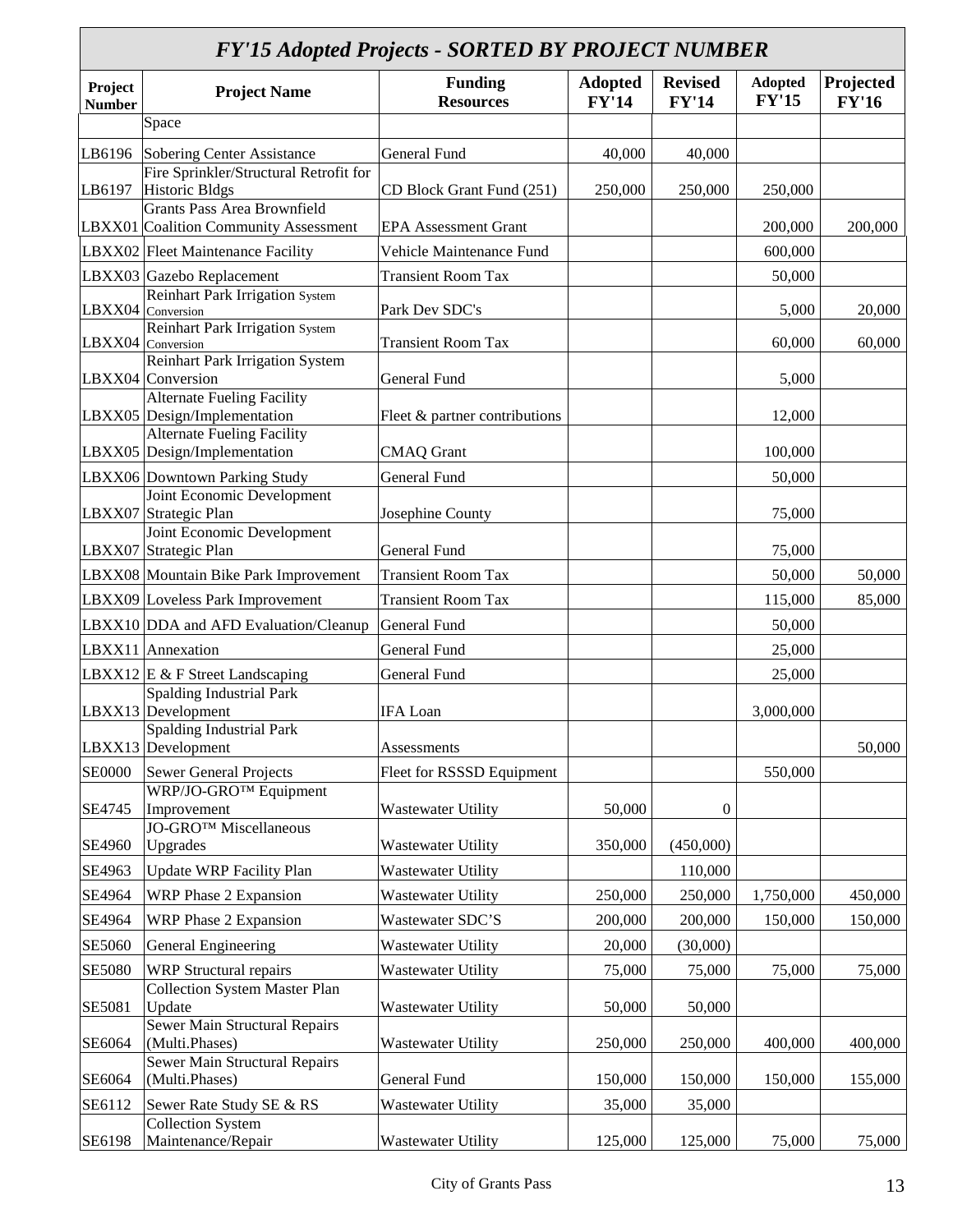|                          | <b>FY'15 Adopted Projects - SORTED BY PROJECT NUMBER</b>             |                                           |                                |                                |                                |                           |  |  |  |  |
|--------------------------|----------------------------------------------------------------------|-------------------------------------------|--------------------------------|--------------------------------|--------------------------------|---------------------------|--|--|--|--|
| Project<br><b>Number</b> | <b>Project Name</b>                                                  | <b>Funding</b><br><b>Resources</b>        | <b>Adopted</b><br><b>FY'14</b> | <b>Revised</b><br><b>FY'14</b> | <b>Adopted</b><br><b>FY'15</b> | Projected<br><b>FY'16</b> |  |  |  |  |
| SE6199                   | Pump/Lift Station Equip.<br>Improvement                              | Wastewater Utility                        | 125,000                        | 75,000                         | 10,000                         | 10,000                    |  |  |  |  |
| SE6200                   | <b>Spaulding Industrial Wastewater</b><br>Infrastructure             | Wastewater Utility                        | 100,000                        | 100,000                        |                                |                           |  |  |  |  |
| SEXX01                   | General Engineering Services                                         | <b>Wastewater Utility</b>                 |                                |                                | 40,000                         | 20,000                    |  |  |  |  |
| SEXX02                   | <b>Effluent Mixing Zone Dye Tracer</b><br>Study                      | <b>Wastewater Utility</b>                 |                                |                                | 50,000                         |                           |  |  |  |  |
|                          | SEXX03 WRP Equipment Improvement                                     | Wastewater Utility                        |                                |                                | 50,000                         | 50,000                    |  |  |  |  |
| SEXX04                   | Webster Pump Station No#1 Rehab                                      | Wastewater Utility                        |                                |                                | 750,000                        |                           |  |  |  |  |
| SEXX05                   | <b>WRP SCADA System Evaluation</b>                                   | Wastewater Utility                        |                                |                                | 50,000                         |                           |  |  |  |  |
| <b>TR0000</b>            | Gen'l Lands & Buildings Projects                                     | Tree Refund Program<br>(LB5067)           | 500                            | $\boldsymbol{0}$               |                                |                           |  |  |  |  |
| <b>TR0000</b>            | General Transp. Projects: L I D to<br>have funds available if needed | Assessments                               | 500,000                        | 500,000                        | 50,000                         |                           |  |  |  |  |
| <b>TR0000</b>            | <b>General Transportation Projects</b>                               | To TRXX03 Elmer Nelson<br><b>Bridge</b>   |                                |                                | (100,000)                      |                           |  |  |  |  |
| <b>TR0000</b>            | General Gas Tax Holding Fund                                         | Gas Tax                                   | 63,000                         | 855,475                        | (987, 048)                     | 65,597                    |  |  |  |  |
| TR1050                   | Emergency Storm Drain Proj.                                          | Gas Tax                                   | 20,000                         | (40,000)                       | 20,000                         | 20,000                    |  |  |  |  |
| TR4719                   | Fruitdale Trail                                                      | <b>Bikeways Fund</b>                      | 40,000                         | 40,000                         |                                |                           |  |  |  |  |
| TR4719                   | Fruitdale Trail                                                      | <b>General Fund</b>                       | 100,000                        | 50,000                         |                                |                           |  |  |  |  |
| TR4785                   | <b>Florer Drive Extension LID</b>                                    | Gas Tax                                   |                                | (17, 475)                      |                                |                           |  |  |  |  |
| TR4924                   | Hubbard Lane Widening                                                | Gas Tax                                   |                                | (325,000)                      |                                |                           |  |  |  |  |
|                          | Redwood Avenue LID-Dowell to                                         |                                           |                                |                                |                                |                           |  |  |  |  |
| TR4934                   | Hubbard<br>Redwood Avenue LID -                                      | <b>ODOT STP Grant</b>                     |                                |                                | 553,000                        |                           |  |  |  |  |
| TR4934                   | Dowell>Hubbard                                                       | Assessments                               |                                |                                | 700,000                        |                           |  |  |  |  |
| TR4934                   | Redwood Ave LID-Dowell to<br>Hubbard                                 | <b>Wastewater Utility</b>                 | 75,000                         | 75,000                         |                                |                           |  |  |  |  |
| TR4934                   | Redwood Avenue LID -<br>Dowell>Hubbard                               | Gas Tax                                   | (500,000)                      | (500,000)                      | 750,000                        |                           |  |  |  |  |
| TR4934                   | Redwood Avenue LID: Dowell to<br>Hubbard                             | Transp. SDC                               | (275,000)                      | (275,000)                      | 600,000                        |                           |  |  |  |  |
| TR5051                   | <b>Transit Shelters</b>                                              | <b>CMAQ</b> Grant                         |                                | 15,410                         |                                |                           |  |  |  |  |
| TR5051                   | <b>Transit Shelters</b>                                              | General Fund                              |                                | (42, 671)                      |                                |                           |  |  |  |  |
| TR6075                   | Lincoln Road Sidewalk: Lower<br>River Rd>G St.                       | <b>ODOT STP Grant</b>                     |                                |                                | 95,000                         |                           |  |  |  |  |
| TR6075                   | Lincoln Road Sidewalk: Lower<br>River Rd>G St.                       | Water Utility                             |                                |                                | 50,000                         |                           |  |  |  |  |
| TR6075                   | Lincoln Road Sidewalk: Lower<br>River Rd>G St.                       | Gas Tax                                   |                                |                                | 40,000                         |                           |  |  |  |  |
| TR6075                   | Lincoln Road Sidewalk: Lower<br>River Rd>G St.                       | Transp. SDC                               |                                |                                | 250,000                        |                           |  |  |  |  |
| TR6087                   | Josephine County Transit - ODOT<br>operations Grant                  | ODOT Grant or Federal<br>pass-through     | 192,092                        | 192,092                        | 192,092                        |                           |  |  |  |  |
| TR6114                   | Storm Drain Deficiency Evaluation                                    | <b>Gas Tax</b>                            | 200,000                        | 175,000                        |                                |                           |  |  |  |  |
| TR6115                   | <b>Drury Lane Reconstruction</b><br>(transfered in FY'13)            | TR4922 Underground<br><b>Utility Line</b> | 34,000                         | $\boldsymbol{0}$               |                                |                           |  |  |  |  |
| TR6115                   | Drury Lane Reconstruction                                            | Water Utility                             | 165,000                        | 165,000                        |                                |                           |  |  |  |  |
| TR6115                   | Drury Lane Reconstruction                                            | Gas Tax                                   | 300,000                        | 300,000                        |                                |                           |  |  |  |  |
| TR6115                   | Drury Lane Reconstruction                                            | Transp. SDC                               | 200,000                        | 200,000                        |                                |                           |  |  |  |  |
| TR6116                   | Allen Creek Rd Improvements-<br>W.Harbeck>Denton Trail               | Gas Tax                                   | 300,000                        | 300,000                        | 50,000                         |                           |  |  |  |  |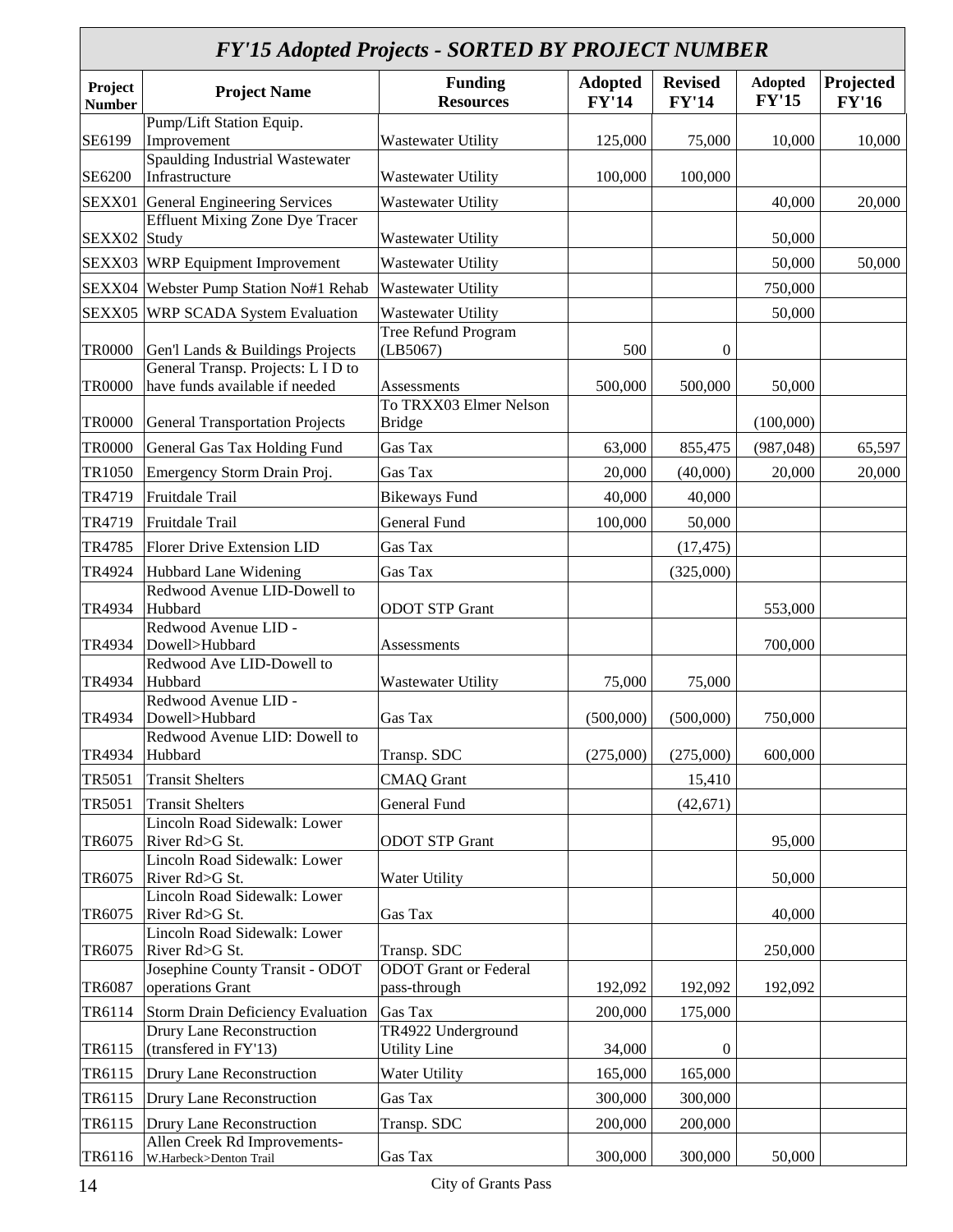## *FY'15 Adopted Projects - SORTED BY PROJECT NUMBER* **Adopted**

| Project<br><b>Number</b> | <b>Project Name</b>                                           | <b>Funding</b><br><b>Resources</b> | <b>Adopted</b><br><b>FY'14</b> | <b>Revised</b><br><b>FY'14</b> | <b>Adopted</b><br><b>FY'15</b> | Projected<br><b>FY'16</b> |
|--------------------------|---------------------------------------------------------------|------------------------------------|--------------------------------|--------------------------------|--------------------------------|---------------------------|
| TR6116                   | Allen Creek Rd Improvements-<br>W.Harbeck>Denton Trail        | Transp. SDC                        |                                | (250,000)                      |                                | 250,000                   |
| TR6116                   | Allen Creek Rd Improvements-<br>W.Harbeck>Denton Tr           | <b>CMAQ</b> Grant                  | 500,000                        | $\boldsymbol{0}$               |                                |                           |
| TR6118                   | <b>CMAQ</b> Sidewalk Project                                  | <b>CMAQ</b> Grant                  |                                |                                | 700,000                        | 700,000                   |
| TR6118                   | <b>CMAQ Sidewalk Project</b>                                  | Gas Tax                            |                                |                                | 50,000                         | 50,000                    |
| TR6157                   | Overlay/Maintenance FY13/FY14                                 | <b>ODOT STP Grant</b>              | 409,425                        | 409,425                        |                                |                           |
| TR6157                   | Overlay/Maintenance FY13/FY14                                 | Gas Tax                            | 130,000                        | 130,000                        |                                |                           |
|                          | <b>Street Lighting/Signal</b>                                 |                                    |                                |                                |                                |                           |
| TR6158                   | Improvements                                                  | Gas Tax                            | 10,000                         | 10,000                         | 10,000                         | 10,000                    |
| TR6159                   | Rail Crossing Improvements<br>Safety Plan for Pedestrians and | Gas Tax                            | 75,000                         | $\boldsymbol{0}$               |                                |                           |
| TR6160                   | <b>Bikes</b>                                                  | <b>Bikeways Fund</b>               | 25,000                         | 25,000                         | 25,000                         |                           |
| TR6161                   | Bike Lane Striping FY13/FY15 (613)                            | <b>Bikeways Fund</b>               | 75,000                         | 75,000                         | 75,000                         | 75,000                    |
| TR6162                   | Safety Crossings G and Bridge                                 | Gas Tax                            | 75,000                         | 75,000                         |                                |                           |
| TR6163                   | <b>Bike Boulevards</b>                                        | <b>Bikeways Fund</b>               | 15,000                         | 15,000                         | 15,000                         | 15,000                    |
| TR6164                   | D Street Sidewalks                                            | Sidewalk Program                   | 20,000                         | 20,000                         | 60,000                         |                           |
| TR6164                   | <b>D</b> Street Sidewalks                                     | Gas Tax                            | 90,000                         | 90,000                         | 50,000                         |                           |
|                          | Gilbert Creek Bridge Replacement                              |                                    |                                |                                |                                |                           |
| TR6165                   | on Savage<br>Gilbert Creek Bridge Replacement                 | Gas Tax                            |                                |                                | 200,000                        |                           |
| TR6165                   | on Savage                                                     | <b>General Fund</b>                | 150,000                        | 150,000                        | 250,000                        | 150,000                   |
| TR6201                   | Overlay-Maintenance FY'15-FY'16                               | Gas Tax                            |                                |                                | 300,000                        | 300,000                   |
|                          | Aluminum Storm Pipe ID &                                      |                                    |                                |                                |                                |                           |
| TR6202                   | <b>Integrity Inspection</b><br>Redwood Ave Phase 3 Pansy Ln   | Gas Tax                            | 30,000                         | 30,000                         |                                |                           |
| TR6203                   | >Redwood Cir                                                  | <b>ODOT STP Grant</b>              |                                |                                | 470,000                        |                           |
|                          | Redwood Ave Ph 3 Pansy Ln                                     |                                    |                                |                                |                                |                           |
| TR6203                   | >Rdwd Cir.<br>Redwood Ave Ph 3 Pansy Ln                       | Gas Tax                            | 350,000                        | $\boldsymbol{0}$               |                                |                           |
| TR6203                   | >Rdwd Cir.                                                    | Transp. SDC                        | 850,000                        | 730,000                        |                                |                           |
| TR6217                   | Prospect Avenue Storm Drain<br>Improvements                   | Gas Tax                            | $\boldsymbol{0}$               | 60,000                         |                                |                           |
|                          |                                                               | To Sidewalk Program                |                                |                                |                                |                           |
| TR8413                   | Sidewalk Infill and Repair Fund                               | Projects                           | (20,000)                       | (20,000)                       | (60,000)                       |                           |
| TR8413                   | Sidewalk Infill and Repair Fund                               | Gas Tax                            | 50,000                         | 50,000                         | 50,000                         | 50,000                    |
| TR8413                   | Sidewalk Infill and Repair Fund                               | General Fund                       |                                | (20,000)                       |                                |                           |
| TR9700                   | Bikeways Fund 613                                             | To Bikeways Projects               | (155,000)                      | (155,000)                      | (115,000)                      | (90,000)                  |
| TR9700                   | Bikeways Fund 613                                             | Gas Tax                            | 100,000                        | 100,000                        | 100,000                        | 100,000                   |
| TRXX01                   | <b>Eastern Avenue Improvements</b>                            | Gas Tax                            |                                |                                | 400,000                        |                           |
|                          | TRXX02 Fruitdale Drive                                        | <b>ODOT STP Grant</b>              |                                |                                |                                | 500,000                   |
|                          | TRXX02 Fruitdale Drive                                        | Gas Tax                            |                                |                                |                                | 50,000                    |
|                          | TRXX03 Elmer Nelson Bridge Replacement                        | TR0000 General Funds               |                                |                                | 100,000                        |                           |
|                          | TRXX03 Elmer Nelson Bridge Replacement                        | Gas Tax                            |                                |                                | 50,000                         | 300,000                   |
|                          | TRXX03 Elmer Nelson Bridge Replacement                        | <b>General Fund</b>                |                                |                                |                                | 100,000                   |
|                          | Edgewater/Evergreen Storm Water<br>TRXX04 Evaluation          | Gas Tax                            |                                |                                | 50,000                         |                           |
|                          | TRXX05 Pedestrian Safety/Transit Hub Eval.                    | Gas Tax                            |                                |                                | 30,000                         |                           |
|                          | TRXX05 Pedestrian Safety/Transit Hub Eval.                    | General Fund                       |                                |                                | 30,000                         |                           |